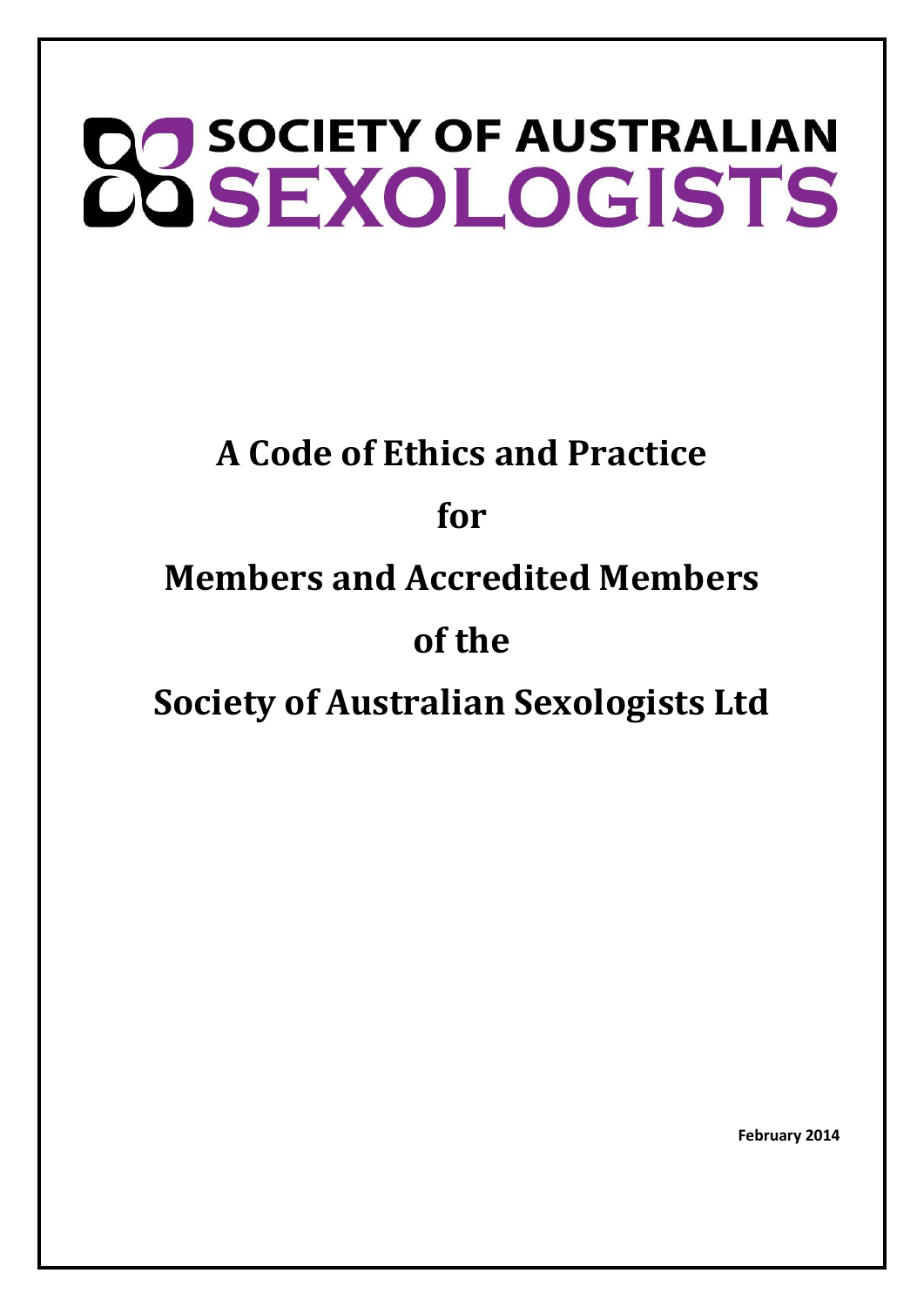This page has been intentionally left blank.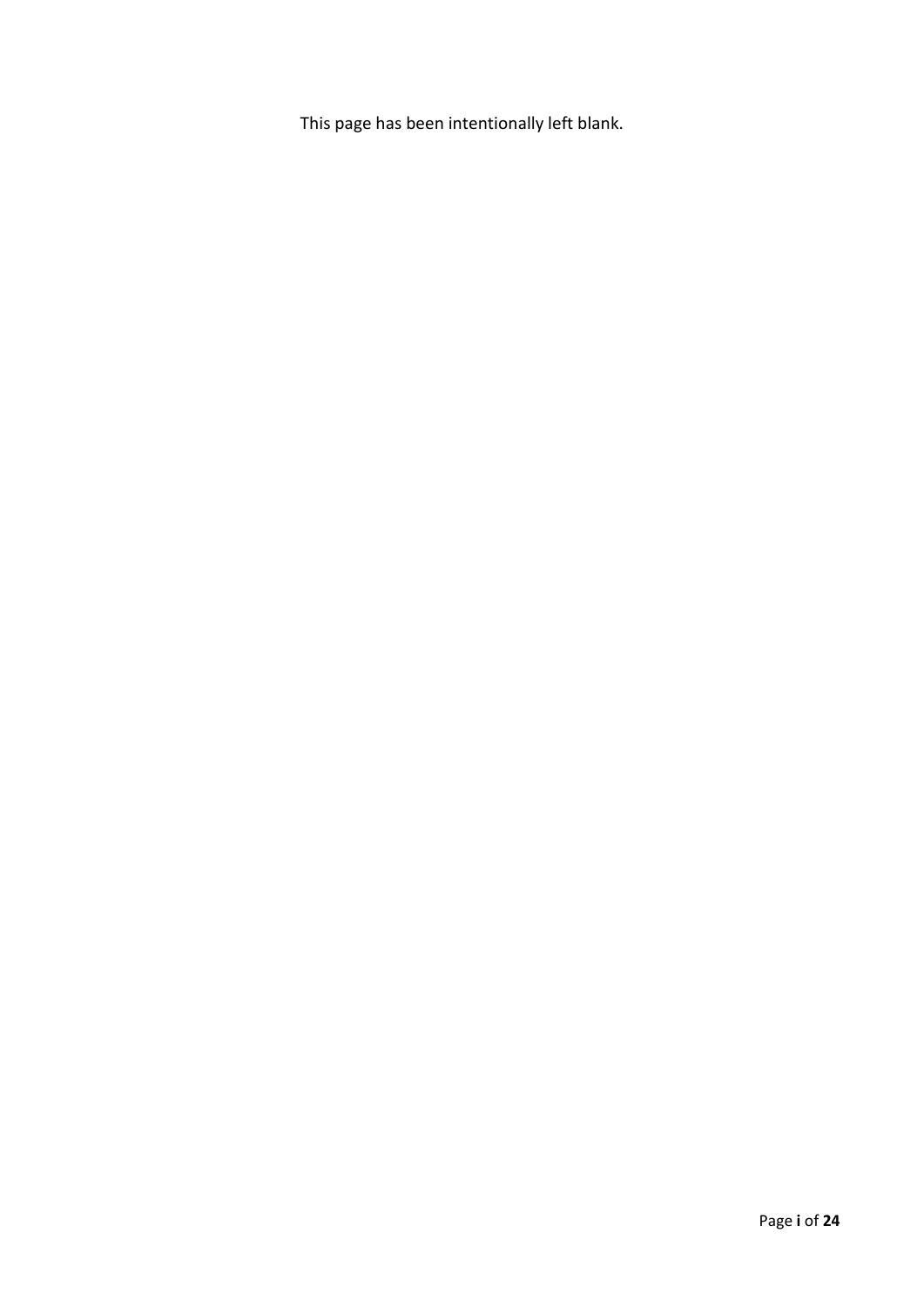#### **ACKNOWLEDGEMENT OF TRADITIONAL OWNERS**

The Society of Australian Sexologists Ltd, its Directors and Members acknowledge the Traditional Owners of all lands in Australia. We pay our respects to all Elders, past and present, who are and have been, custodians and guardians of these lands, and ensure the on-going living cultures of Aboriginal and Torres Strait Islander people.

#### **DISCLAIMER OF LIABILITY**

This statement applies to Members of the Society of Australian Sexologists Ltd and their clients.

#### **CODE OF ETHICS AND PRACTICE CONTENT**

The Society of Australian Sexologists makes every effort in good faith to ensure the *Code of Ethics and Practice* is current, accurate and up to date. However, the Society of Australian Sexologists Ltd makes no warranty or undertaking, whether expressed or implied, that the code is correct, complete, current, reliable and/or free from error.

The Society of Australian Sexologists Ltd recommends that consumers exercise their own skill and care with respect to its use.

The Society of Australian Sexologists Ltd reserves the right, at its complete discretion, to change the contents of this code at any time and in any manner. It is the reader's responsibility to check periodically for any changes that Society of Australian Sexologists may make to the Code of Ethics and Practice.

The Society of Australian Sexologists cannot accept any responsibility or liability, whether direct or indirect, for any loss, damage, cost or expense that might be incurred as a result of the use of or reliance upon the materials which appear in this code.

The reader assumes full responsibility for any actions taken based on information obtained from this Code of Ethics and Practice.

#### **AUTHORSHIP AND ACKNOWLEDGEMENTS**

The document has not been authored by any one person or organisation. The Governance and Ethics Sub-Committee would like to acknowledge the following organisations and their publications in the development of this publication:

- The former Australian Society of Sexuality Educators, Researchers and Therapists Inc. (ASSERT National) – Code of Professional Conduct
- The College of Sexual and Relationship Therapists (CORST) (UK) Code of Ethics
- The Australian Psychological Society (APS) Code of Ethics
- The Psychotherapy and Counselling Federation of Australia (PACFA) Code of Ethics
- The American Association of Sexuality Educators, Counselors and Therapists (ASSECT) Code of **Ethics**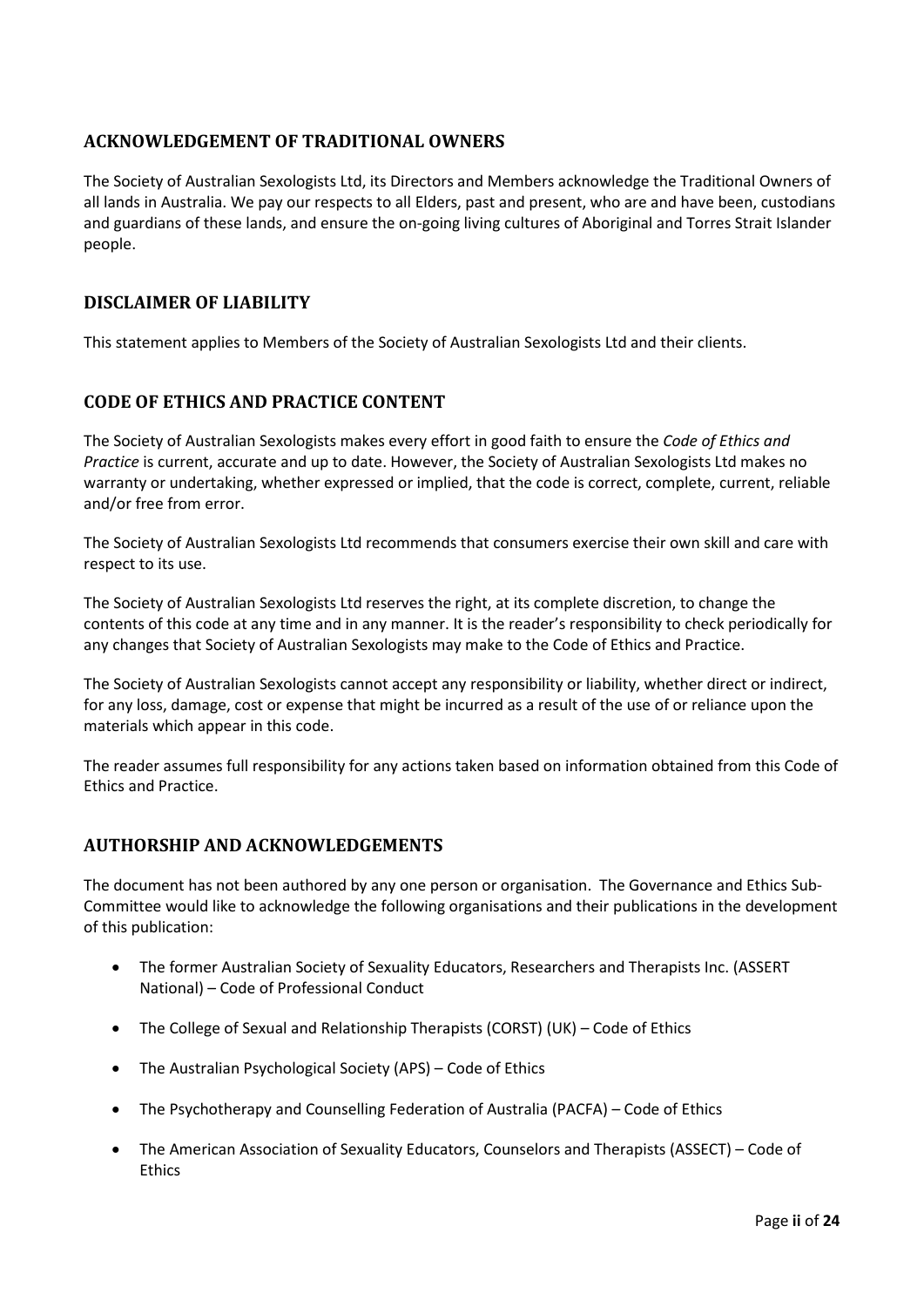# **Table of Contents**

| 1. |  |
|----|--|
| 2. |  |
| 3. |  |
|    |  |
| 4  |  |
| 5  |  |
|    |  |
| 6  |  |
| 7  |  |
| 8  |  |
| 9  |  |
| 10 |  |
| 11 |  |
| 12 |  |
| 13 |  |
| 14 |  |
| 15 |  |
| 16 |  |
|    |  |
| 17 |  |
| 18 |  |
|    |  |
| 19 |  |
| 20 |  |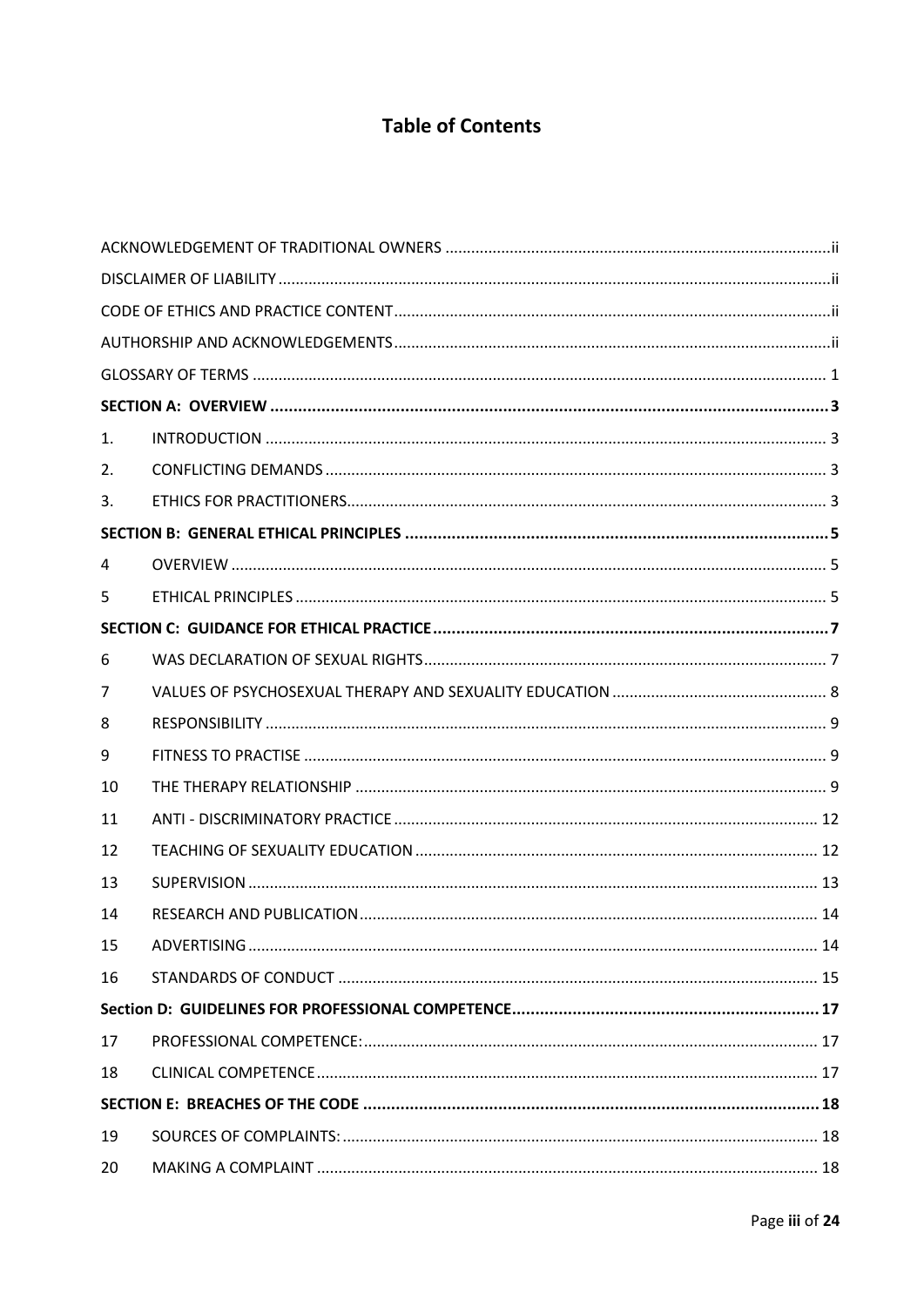This page has been intentionally left blank.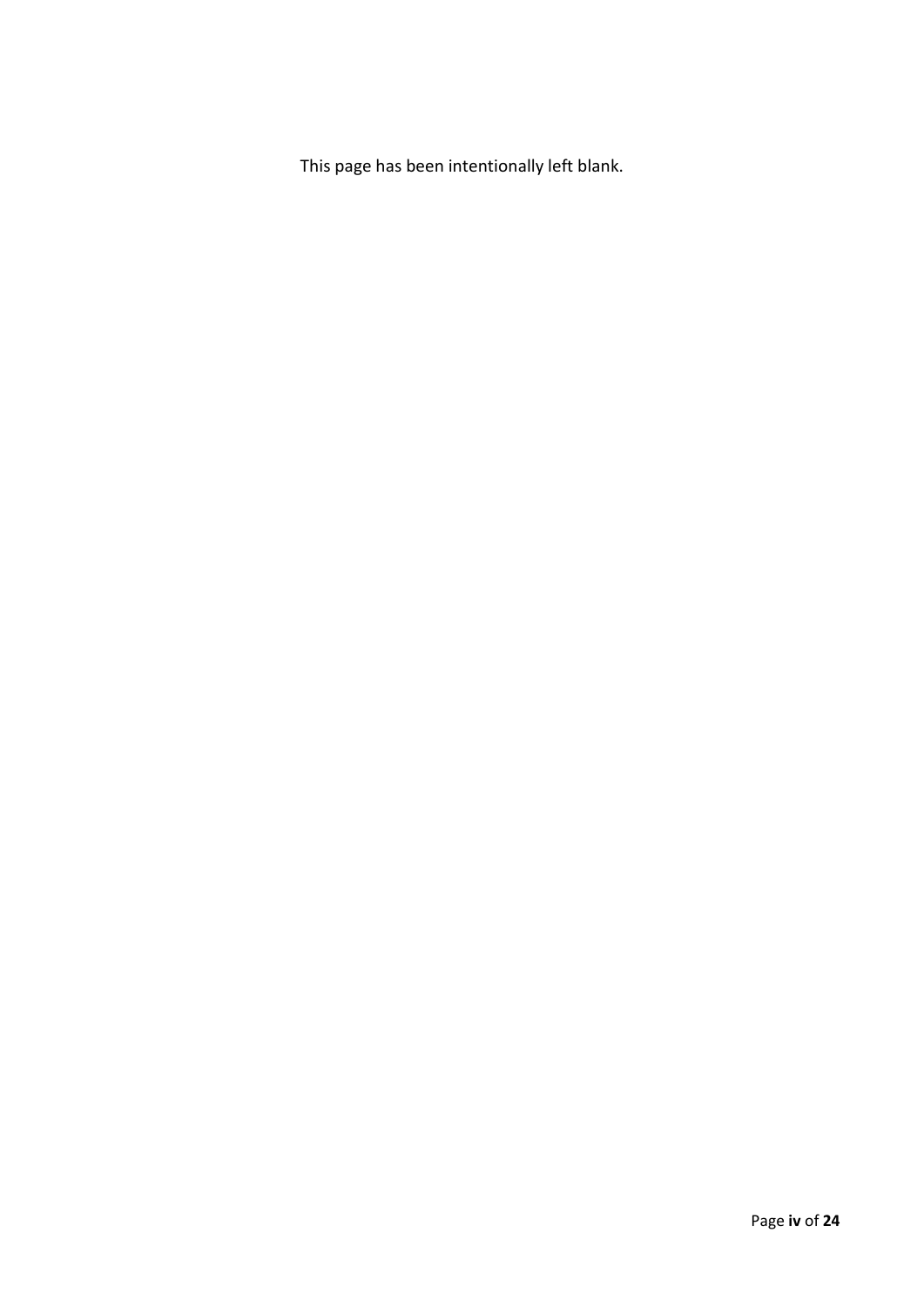# **A Code of Ethics and Practice for Members and Accredited Members**

This Code of Ethics applies to any activity that the Member undertakes professionally or personally which may affect their professional practice, either directly or indirectly.

#### **GLOSSARY OF TERMS**

**ACCREDITATION** means the process where Members achieve public recognition for their level of experience and instruction, by undertaking assessment by the Society of their qualification in relation to the standards set for Associate and Clinical Membership. Accreditation criteria may be altered by the Society at any time and Members should refer to the Society website for the current standards. www.australiansexologists.org.au

**ACCREDITED MEMBER** means a Member who has met the qualification standards determined by the Society and has received recognition from the Society on completing accreditation, and who meets the ongoing requirements. Accreditation is currently available in the categories of Psychosexual Therapist and Sexuality Educator at Associate and Clinical level.

**ACCREDITATION AND MEMBERSHIP SUB-COMMITTEE** means the sub-committee elected by the Board to report and act on the matters relating to accreditation and membership.

**BOARD** means the Board of Directors, known as National Council, for the time being of the Society.

**BY-LAWS** means those regulations, rules, and laws that concern the operational processes of the Society.

**CHARGED MEMBER** means a Member against whom an allegation has been made which may lead to the Discipline of that Member, under Articles 19 and 20 of the Society of Australian Sexologists Ltd Constitution.

**CLIENT** means any person who enters into an agreement with a Member for the express purpose of receiving a professional service. The client may be an individual, couple, family, group, organisation or other specifiable social unit.

**CODE** means the Society of Australian Sexologists Ltd. Code of Ethics and Practice.

**DISCIPLINE/** DISCIPLINARY ACTION means, in relation to a Charged Member, any type or form of penalty or sanction, financial or otherwise, imposed by the Society, including the suspension or expulsion of that Charged Member, under Articles 19 and 20 of the Society of Australian Sexologists Ltd Constitution.

**DISCIPLINED MEMBER** means a member who has been suspended, fined or expelled under articles 19 or 20 of the Society of Australian Sexologists Ltd Constitution.

**GOVERNANCE AND ETHICS SUB-COMMITTEE** means the sub-committee elected by the Board to report on matters of governance and ethics, and to act for the Board in matters relating to Article 19 ALLEGATION OF CHARGE in the Society of Australian Sexologists Ltd Constitution.

**MEMBER / STUDENT MEMBER / INTERNATIONAL MEMBER** mean a Member who is a current financial member of the Society of Australian Sexologists Ltd and who agrees to abide by its Constitution and ethical standards.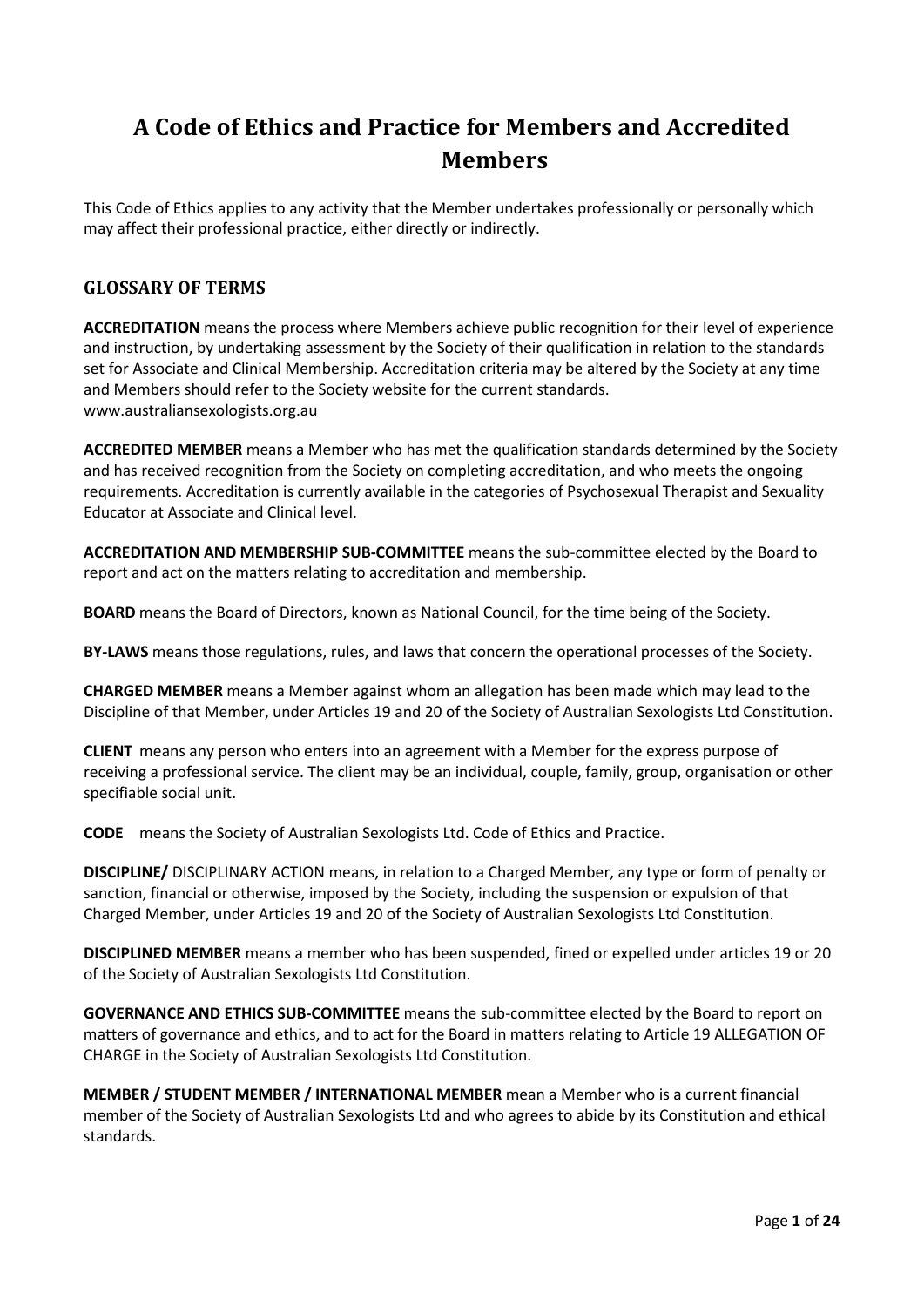**PRACTITIONER** means anyone with responsibility for the provision of psychosexual counselling or therapy, sexuality education or other sexology-related service. This includes but is not limited to Members undertaking the role(s) of psychosexual therapist, sexuality educator, sex therapist, sex and relationship therapist, clinical sexologist, sexuality counsellor, sexuality trainer, supervisor of any of the former, sexology researcher, provider of sexual counselling skills or manager of any of these services.

**SEXOLOGY** means the multidisciplinary scientific study of human sexuality in all its diversity, including human sexual interests, meanings, behaviours and relationships.

**SOCIETY** means the Society of Australian Sexologists Ltd.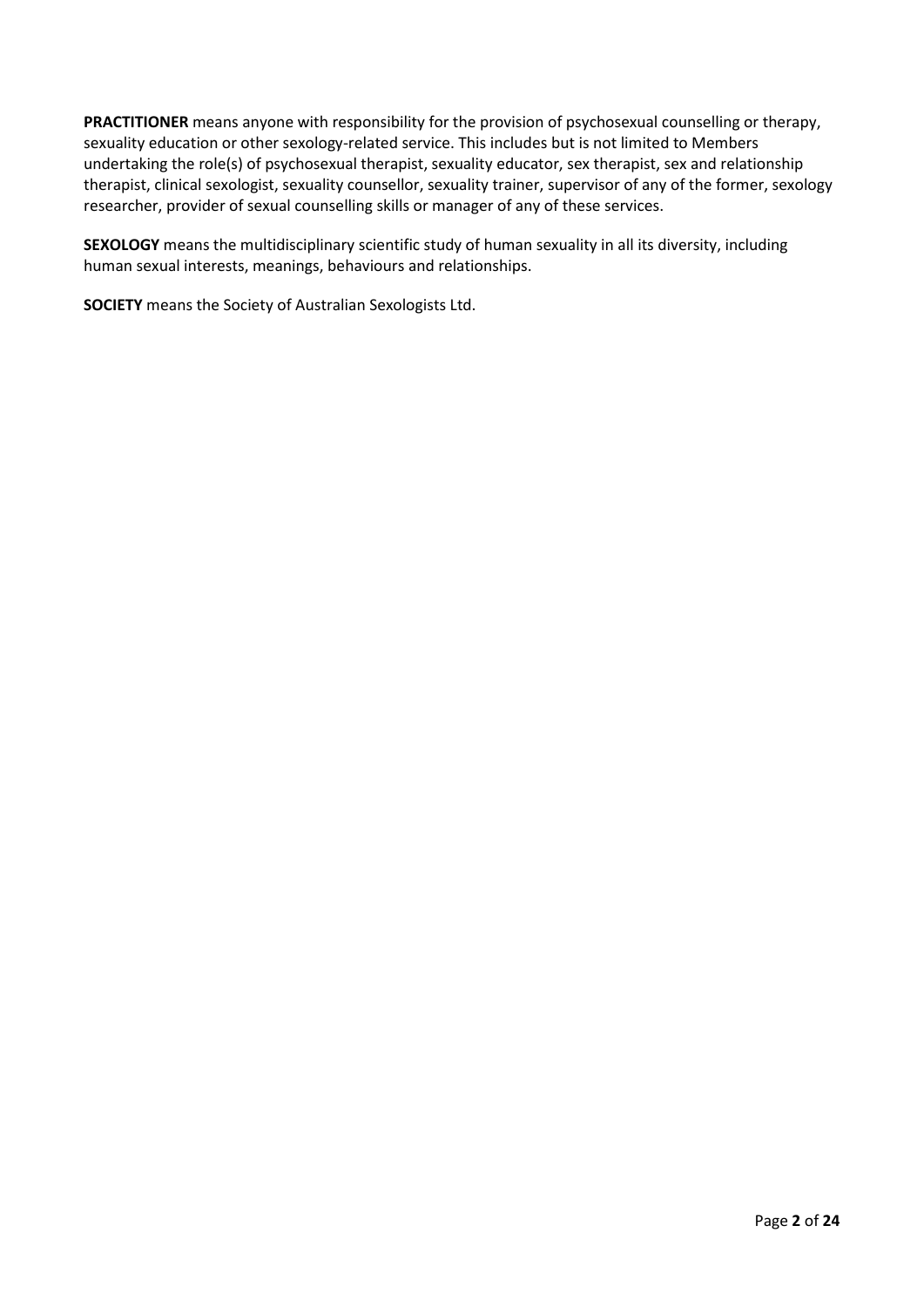# **SECTION A: OVERVIEW**

#### **1. INTRODUCTION**

- 1.1 The Code of Ethics and Practice has been developed by the Society of Australian Sexologists Ltd to identify a set of principles which describe the desired professional conduct, personal conduct and professional competence expected of a Member of the Society by their colleagues and the community.
- 1.2 Its purpose is to:
- 1.2.1 Promote adherence to the values sexologists see as underpinning their profession;
- 1.2.2 Provide a set of principles which will guide Members in their everyday conduct and assist them to solve ethical dilemmas;
- 1.2.3 Affirm the public accountability of the sexology profession; and
- 1.2.4 Promote public confidence in the sexology profession.
- 1.3 This Code of Ethics and Practice applies to all Members, and the Society of Australian Sexologists Ltd. requires that Members adhere to the Code at all times and refrain from any act that could bring the Society and / or the Profession into disrepute.
- 1.4 Members are responsible for adhering to the latest version of the Code, which will be posted on the Society of Australian Sexologists Ltd website www.australiansexologists.org.au. Sanctions may be imposed if the Code is contravened.

#### **2. CONFLICTING DEMANDS**

- 2.1 Where the demands of an organisation place the Member in a position where they feel they may breach the Society of Australian Sexologists Ltd Code of Ethics and Practice, the Member is responsible for bringing this to the attention of both parties and seeking further guidance.
- 2.2 The welfare of clients, students, the general public and the integrity of the society, shall take priority over the interests of an employer or colleagues.

#### **3. ETHICS FOR PRACTITIONERS**

- 3.1 One of the characteristics of contemporary society is the coexistence of different approaches to ethics. This statement reflects this ethical diversity by considering:
	- *General Ethical Principles*
	- *Guidance for Ethical Practice*
	- *Guidelines for Professional Competence*
- 3.2 Ethical principles are well suited to examining the justification for particular decisions and actions. Reliance on principles alone, however, may detract from the importance of the practitioner's personal qualities and their ethical significance in the therapeutic relationship.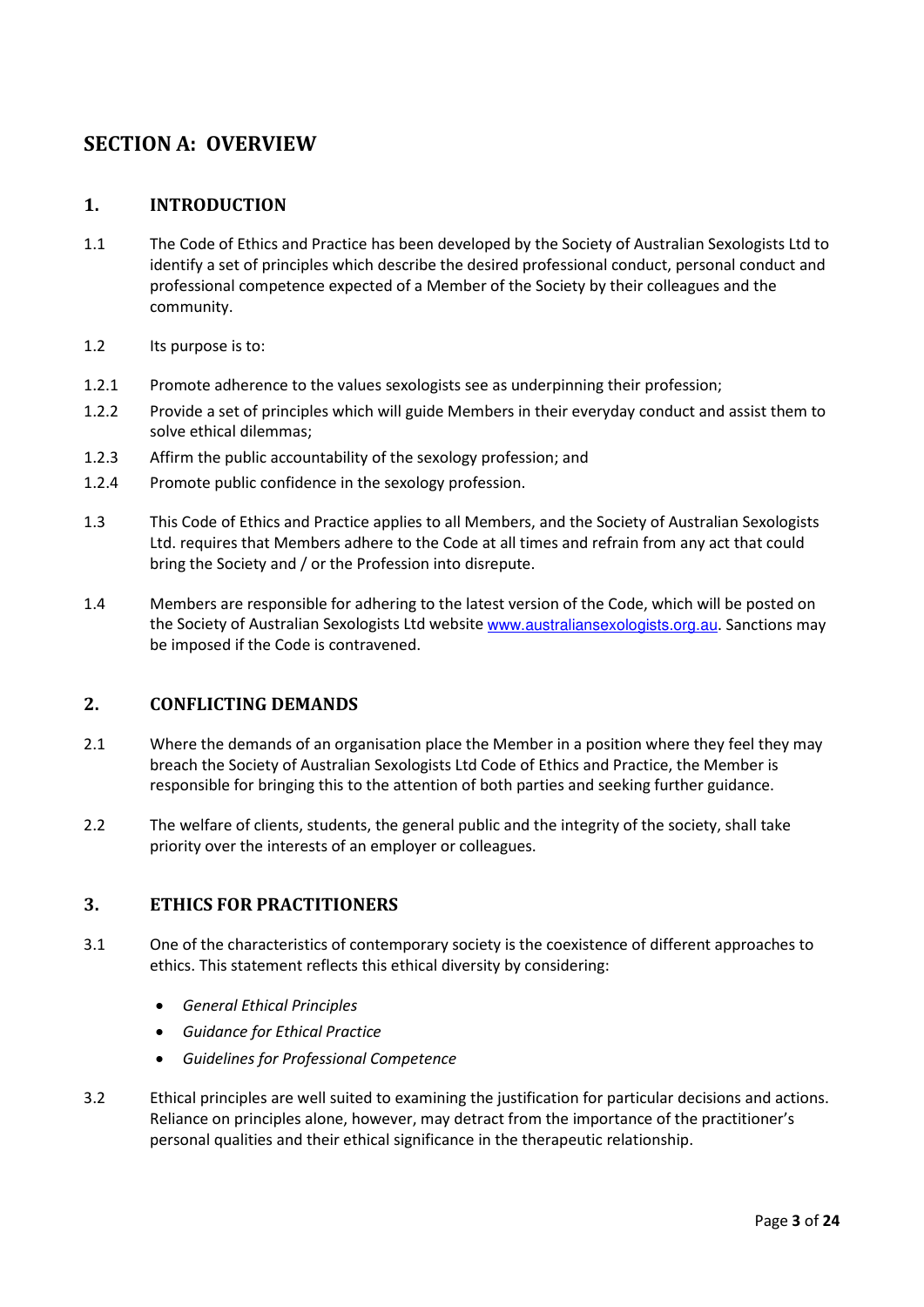3.3 The provision of culturally sensitive and appropriate services is also a fundamental ethical concern. Cultural factors are often more easily understood and responded to in terms of values. Therefore, professional values are becoming an increasingly significant way of expressing ethical commitment.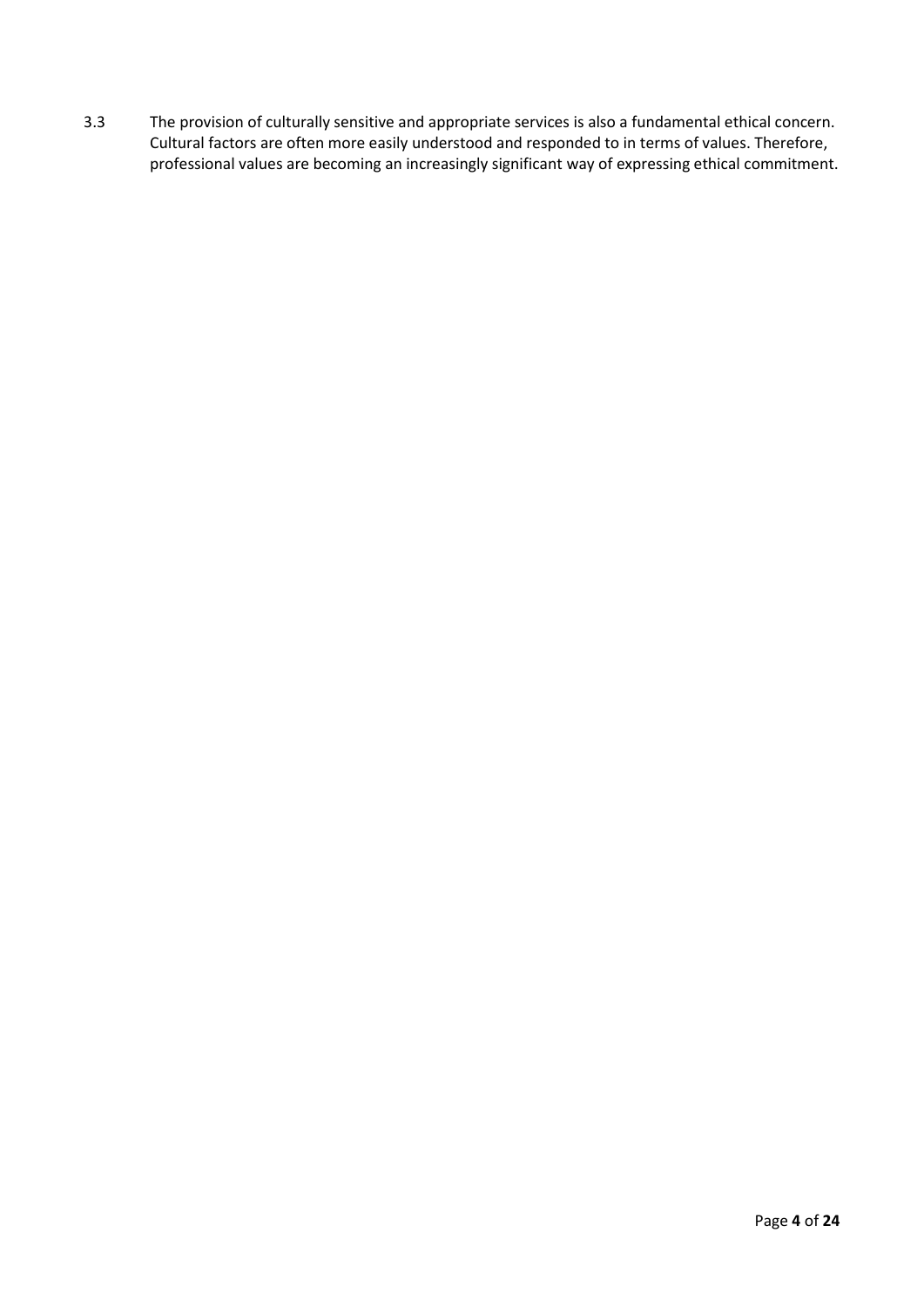# **SECTION B: GENERAL ETHICAL PRINCIPLES**

#### **4 OVERVIEW**

- 4.1 Ethical decisions that are strongly supported by one or more of the following principles without any contradiction from others may be regarded as reasonably well founded. However, practitioners will inevitably encounter circumstances where there are competing obligations; it may be impossible to reconcile all the applicable principles, and choosing between principles may be required.
- 4.1.1 A decision or course of action does not necessarily become unethical merely because it is contentious or other practitioners would have reached different conclusions in similar circumstances. A practitioner's obligation is to consider all the relevant circumstances, with as much care as is reasonably possible, and to be appropriately accountable for decisions made.
- 4.1.2 These ethics are intended to be of assistance in such circumstances by directing attention to the variety of ethical factors that may need to be taken into consideration and to alternative ways of approaching ethics that may prove more useful. No statement of ethics can totally alleviate the difficulty of making professional judgements in circumstances that may be constantly changing and full of uncertainties.
- 4.1.3 By accepting this statement of ethics, Members of the Society of Australian Sexologists Ltd are committing themselves to engaging with the challenge of striving to be ethical, even when doing so involves making difficult decisions or acting courageously.

#### **5 ETHICAL PRINCIPLES**

- 5.1 **INTEGRITY**: To honour the trust placed in the practitioner; act with integrity and in good faith at all times.
- 5.1.1 Members should regard confidentiality as an obligation arising from the client's trust. Any disclosure of confidential information about clients should be restricted to furthering the purposes for which it was originally disclosed.
- 5.2 **RESPECT:** To act at all times with respect for the client, their person, their experiences and their autonomy.
- 5.2.1 Members should communicate respect for other people through their actions and words, and act with due regard towards clients and colleagues, other professionals, and the public. Members should not defame or harass people, or behave in a way that may be reasonably perceived as coercive or demeaning.
- 5.2.2 Clinical Sexologists/Psychosexual Therapists/Sexuality Educators come from a multitude of professions and offer clients different approaches, outlooks and services. Should a situation arise where there is disagreement with a colleague or another person on a professional matter, they should respond in an objective and respectful manner and refrain from making intemperate criticism.
- 5.3 **JUSTICE:** A commitment by the Member to work on the basis of equality, transparency and fairness.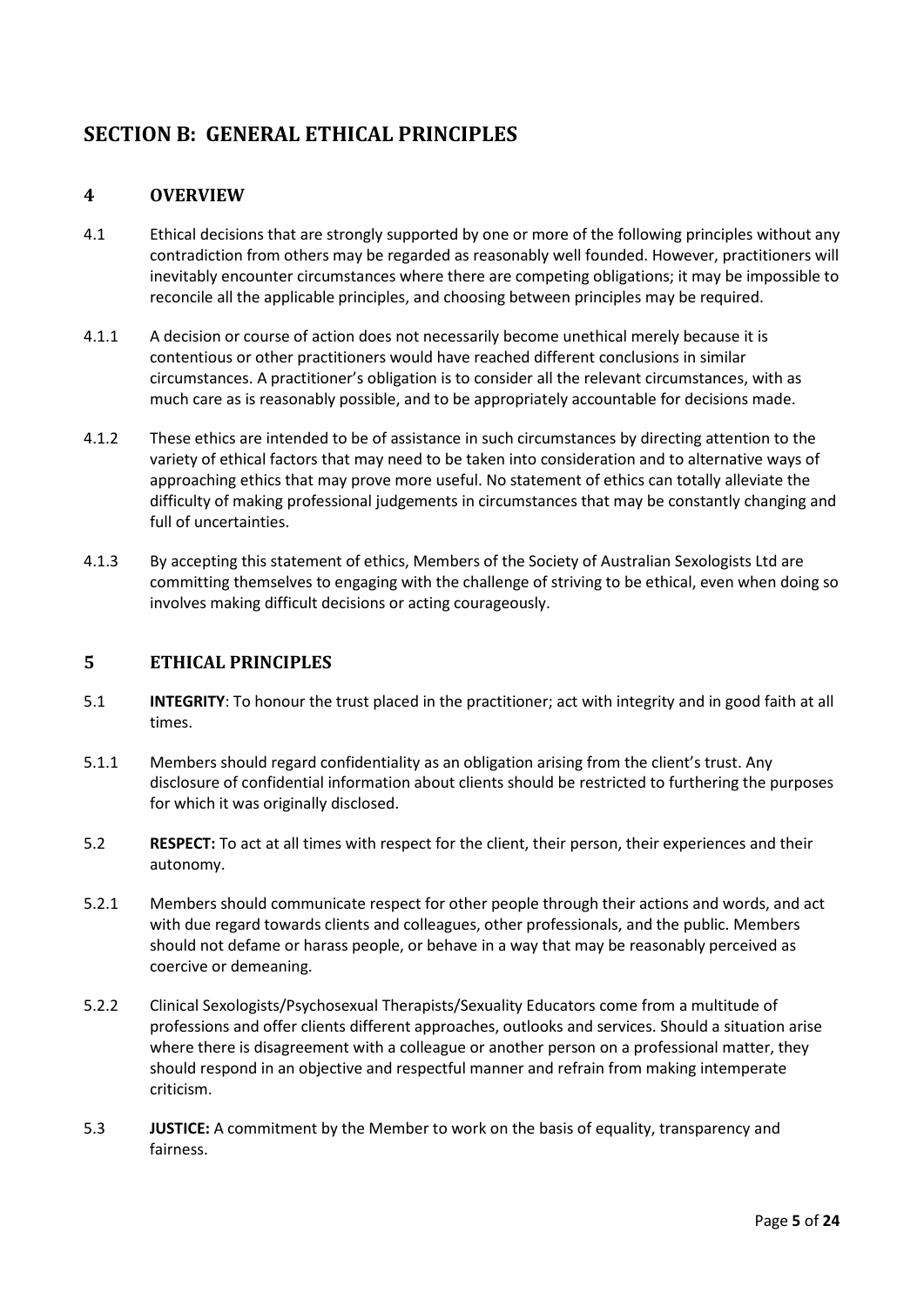- 5.3.1 The principle of justice requires being just and fair to all clients and respecting their human rights and dignity. It directs attention to considering conscientiously any legal requirements and obligations, and remaining alert to potential conflicts between legal and ethical obligations.
- 5.3.2 A commitment to fairness requires the ability to appreciate differences between people and to be committed to equality of opportunity; avoiding discrimination against people or groups, on the basis of age, religion, sexuality, ethnicity, gender, disability, occupation, or any other basis proscribed by law.
- 5.4 **BENEFICENCE:** A commitment to promote the wellbeing of the client.
- 5.4.1 The principle of beneficence means acting in the best interests of the client/s, and it directs Members to be reflective of their professional practice, to aim for optimal outcomes for client/s ensuring they work within their competency and provide services based on adequate training and experience.
- 5.4.2 Accredited Members are required to access regular and on-going supervision to enhance the quality of the services they provide and to commit to updating practice by continuing professional development.
- 5.5 **NON-MALEFICENCE:** A commitment to avoiding harm to the client.
- 5.5.1 The principle of non-maleficence means the Member avoids intentionally acting in a way that could constitute harm. This may include, but is not limited to, actions of a sexual, physical, financial, or emotional nature; avoiding incompetence or malpractice, and not providing services when unfit to do so due to illness, personal circumstances or intoxication.
- 5.6 **AUTONOMY:** To promote and enhance client self-determination.
- 5.6.1 The principle of autonomy opposes the manipulation of clients against their will. Practitioners who respect their clients' autonomy ensure accuracy in any advertising or information given in advance of services offered. They seek adequately informed consent, they protect privacy, and they inform the client in advance of foreseeable conflicts of interest, or as soon as possible after such conflicts become apparent.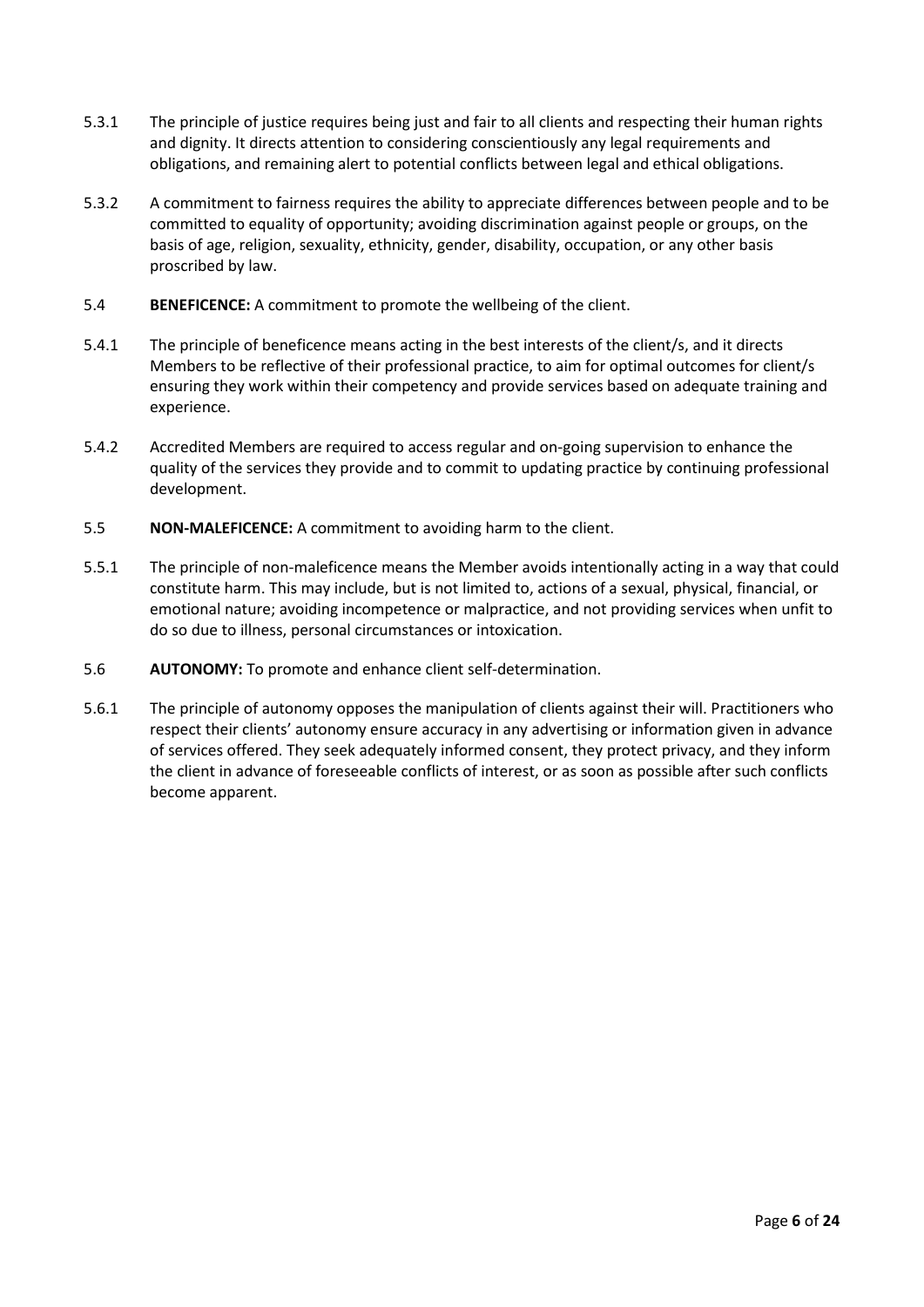# **SECTION C: GUIDANCE FOR ETHICAL PRACTICE**

#### **6 WAS DECLARATION OF SEXUAL RIGHTS**

- 6.1 The Society of Australian Sexologists Ltd is an Organisational Member of the World Association for Sexual Health (WAS). As such our members are bound to the **WAS Declaration of Sexual Rights** (1999).
- 6.2 Sexuality is an integral part of the personality of every human being. Its full development depends upon the satisfaction of basic human needs such as the desire for contact, intimacy, emotional expression, pleasure, tenderness and love.
- 6.3 Sexuality is constructed through the interaction between the individual and social structures. Full development of sexuality is essential for individual, interpersonal, and societal well-being. Sexual rights are universal human rights based on the inherent freedom, dignity, and equality of all human beings. Since health is a fundamental human right, so must sexual health be a basic human right.
- 6.4 In order to assure that human beings and societies develop healthy sexuality, the following sexual rights must be recognized, promoted, respected, and defended by all societies through all means. Sexual health is the result of an environment that recognises, respects and exercises these sexual rights.
- 6.4.1 **The right to sexual freedom.** Sexual freedom encompasses the possibility for individuals to express their full sexual potential. However, this excludes all forms of sexual coercion, exploitation and abuse at any time and situations in life.
- 6.4.2 **The right to sexual autonomy, sexual integrity, and safety of the sexual body.** This right involves the ability to make autonomous decisions about one's sexual life within a context of one's own personal and social ethics. It also encompasses control and enjoyment of our own bodies free from torture, mutilation and violence of any sort.
- 6.4.3 **The right to sexual privacy.** This involves the right for individual decisions and behaviours about intimacy as long as they do not intrude on the sexual rights of others.
- 6.4.4 **The right to sexual equity.** This refers to freedom from all forms of discrimination regardless of sex, gender, sexual orientation, age, race, social class, religion, or physical and emotional disability.
- 6.4.5 **The right to sexual pleasure.** Sexual pleasure, including autoeroticism, is a source of physical, psychological, intellectual and spiritual well-being.
- 6.4.6 **The right to emotional sexual expression.** Sexual expression is more than erotic pleasure or sexual acts. Individuals have a right to express their sexuality through communication, touch, emotional expression and love.
- 6.4.7 **The right to sexually associate freely.** This means the possibility to marry or not, to divorce, and to establish other types of responsible sexual associations.
- 6.4.8 **The right to make free and responsible reproductive choices.** This encompasses the right to decide whether or not to have children, the number and spacing of children, and the right to full access to the means of fertility regulation.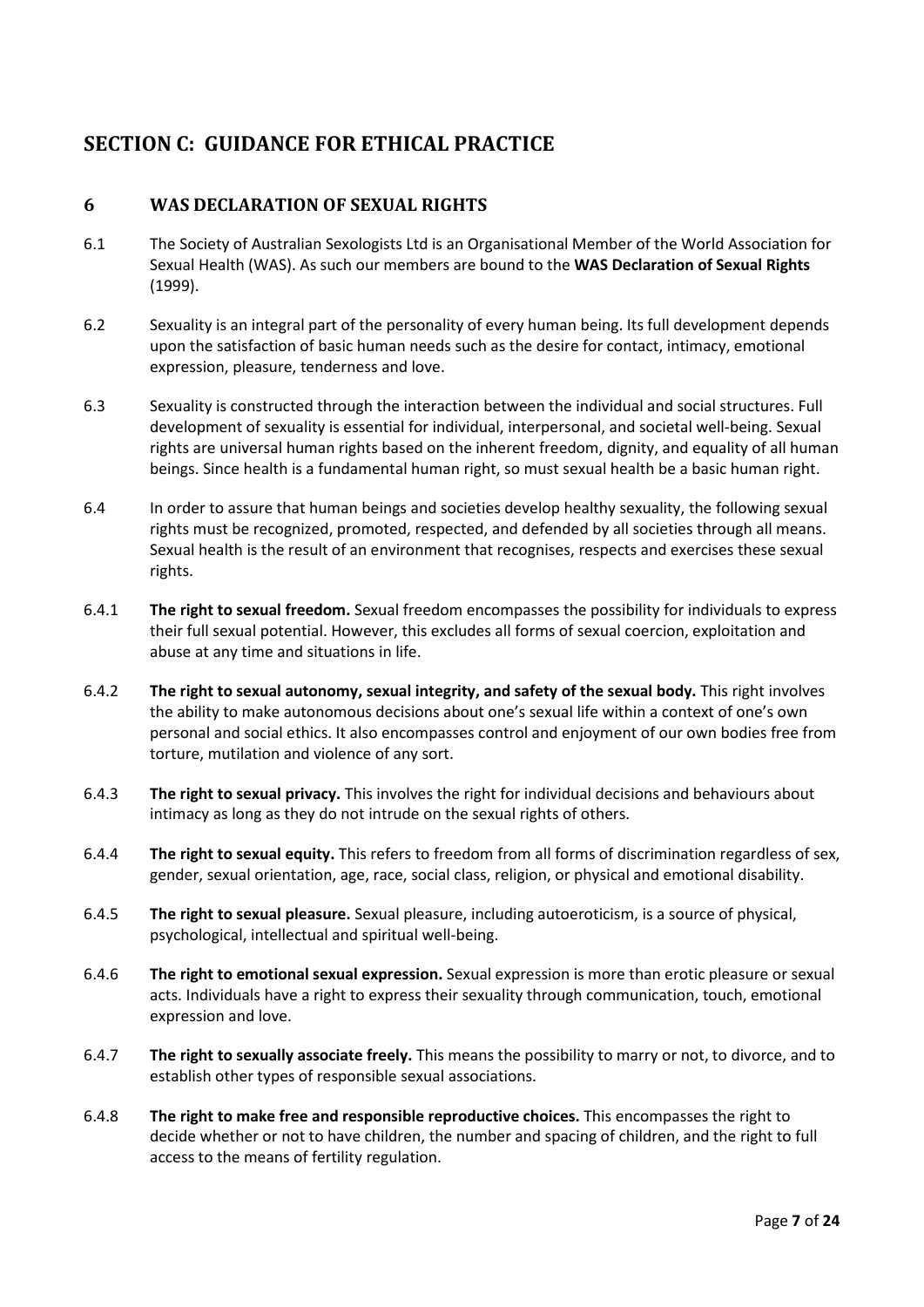- 6.4.9 **The right to sexual information based upon scientific inquiry.** This right implies that sexual information should be generated through the process of unencumbered and yet scientifically ethical inquiry, and disseminated in appropriate ways at all societal levels.
- 6.4.10 **The right to comprehensive sexuality education.** This is a lifelong process from birth throughout the life cycle and should involve all social institutions.
- 6.4.11 **The right to sexual health care.** Sexual health care should be available for prevention and treatment of all sexual concerns, problems and disorders.
- 6.5 Sexual rights are fundamental and universal human rights

#### **7 VALUES OF PSYCHOSEXUAL THERAPY AND SEXUALITY EDUCATION**

- 7.1 These fundamental values of *psychosexual therapy* and *sexuality education* have been adapted from the fundamental values of counselling and psychotherapy. Values inform principles. They represent an important way of expressing a general ethical commitment that becomes more precisely defined and action-orientated when expressed as a principle.
- 7.1 All Members make a commitment to the following values of Psychosexual Therapy and Sexuality Education
- 7.1.1 Respect human rights and dignity
- 7.1.2 Respect for the World Health Organisation's *Working Definitions* related to sexual health (http://www.who.int/reproductivehealth/topics/sexual\_health/sh\_definitions/en/index.html)
- 7.1.3 Respect for WAS Declaration of Sexual Rights (1999; See items 6 -6.5)
- 7.1.4 Ensure the integrity of practitioner-client relationships
- 7.1.5 Enhance the quality of professional knowledge and its application
- 7.1.6 Work in partnership with the client to alleviate their symptoms of personal distress and suffering
- 7.1.7 Facilitate a sense of self that is meaningful to the person(s) concerned, within their personal and cultural context
- 7.1.8 Work in partnership with the client to strengthen their personal effectiveness
- 7.1.9 Enhance the quality of relationships between people
- 7.1.10 Appreciate the variety of human experience and culture
- 7.1.11 Strive for the fair and adequate provision of *psychosexual therapy and sexuality education* services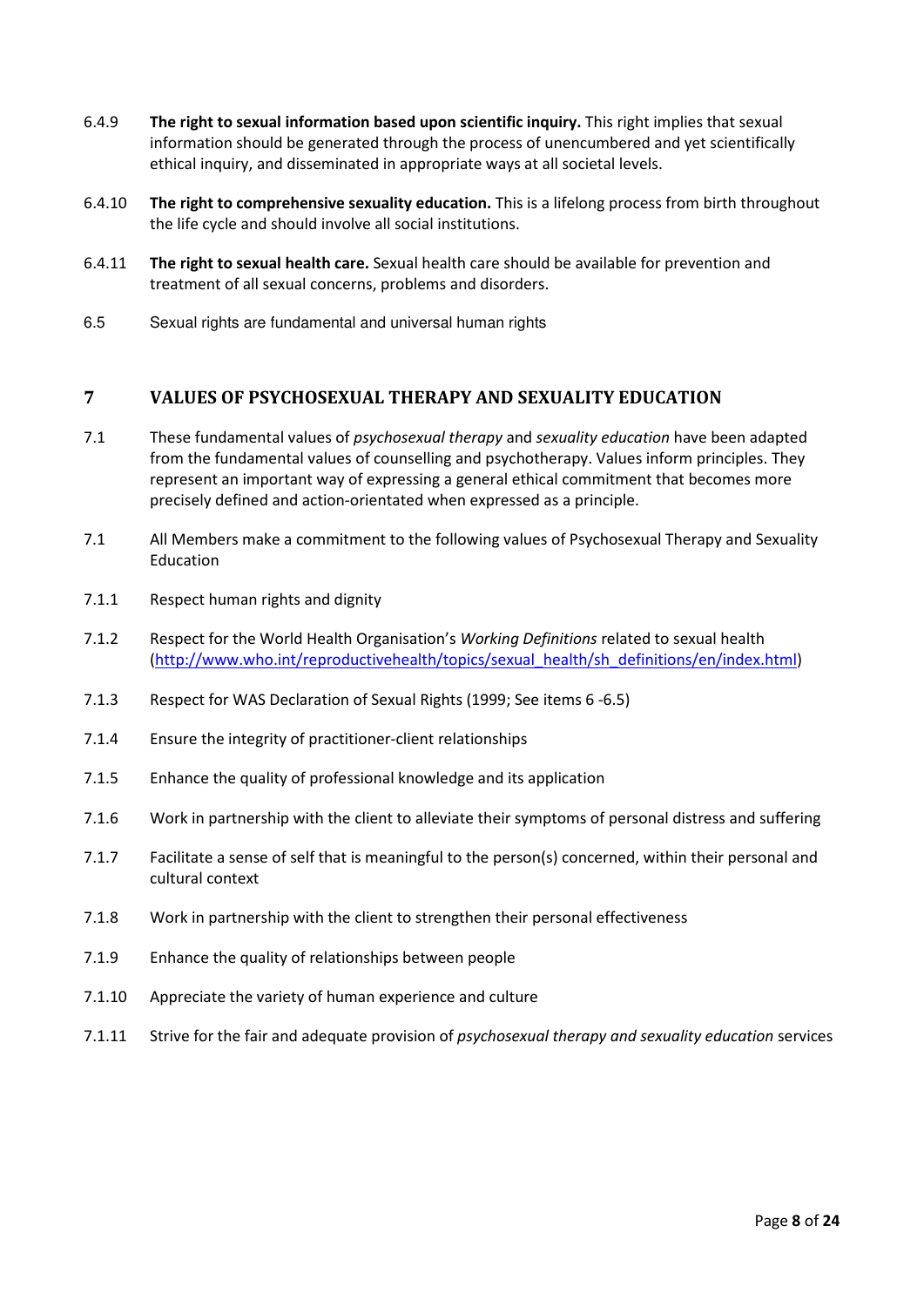#### **8 RESPONSIBILITY**

- 8.1 Members are personally responsible for the professional decisions they make.
- 8.2 Members are expected to consider the foreseeable consequences of their actions and decisions and to make every effort to ensure that their services are provided in the best interests of the client.

#### **9 FITNESS TO PRACTISE**

- 9.1 Psychological and emotional health and fitness to practise must be maintained at a level that ensures the provision of an effective service. The member and their clinical supervisor are responsible for monitoring the members psychological and emotional fitness to practise
- 9.2 Advice from a supervisor or other suitable colleague should be sought if a Member's effectiveness becomes impaired for any reason, including health or personal circumstances.

#### **10 THE THERAPY RELATIONSHIP**

- 10.1 Appropriate professional care of the Client/s must be maintained in the therapy relationship
- 10.2 Members must ensure that clients are informed of the parameters of therapy and give consent when commencing therapy. A contract, in writing and signed by the Client and preferably the member, needs to be in place before embarking on any therapy. Where the client cannot provide written consent, verbal consent is permitted. The provision of verbal consent must be documented in the client notes or in another suitable way. Verbal consent may be appropriate where there are literacy or other impaired-ability issues. The process of gaining and documenting consent contributes to a clear and mutual understanding of the rights and responsibilities of both parties in their working relationship.
- 10.3 Members must not abuse the therapy in any way, including but not limited to financial, emotional and sexual abuse.
- 10.4 Members must use their professional judgement in order to establish and maintain appropriate boundaries to the therapy relationship, both during and after therapy.
- 10.5 Dual relationships require careful consideration of the possible implications for Clients. Dual relationships arise when the practitioner has two or more kinds of relationship concurrently with a client, for example client and trainee, acquaintance and client, colleague and supervisee. Such relationships are seldom neutral, and the complications of such a relationship may not always be foreseeable. Every effort should be made to avoid risking confusion between the pre-existing relationship and the professional relationship, which may impact adversely on the therapy or supervision. Where possible dual relationships should be avoided.
- 10.6 Trust and safety in the therapy relationship can be undermined if conflicts arise that are not dealt with effectively. Where these arise, the Member (or the Member in consultation with their professional supervisor) is expected to manage the situation honestly and refer on appropriately if the issues cannot be resolved, or if the therapy relationship becomes untenable for any other reason.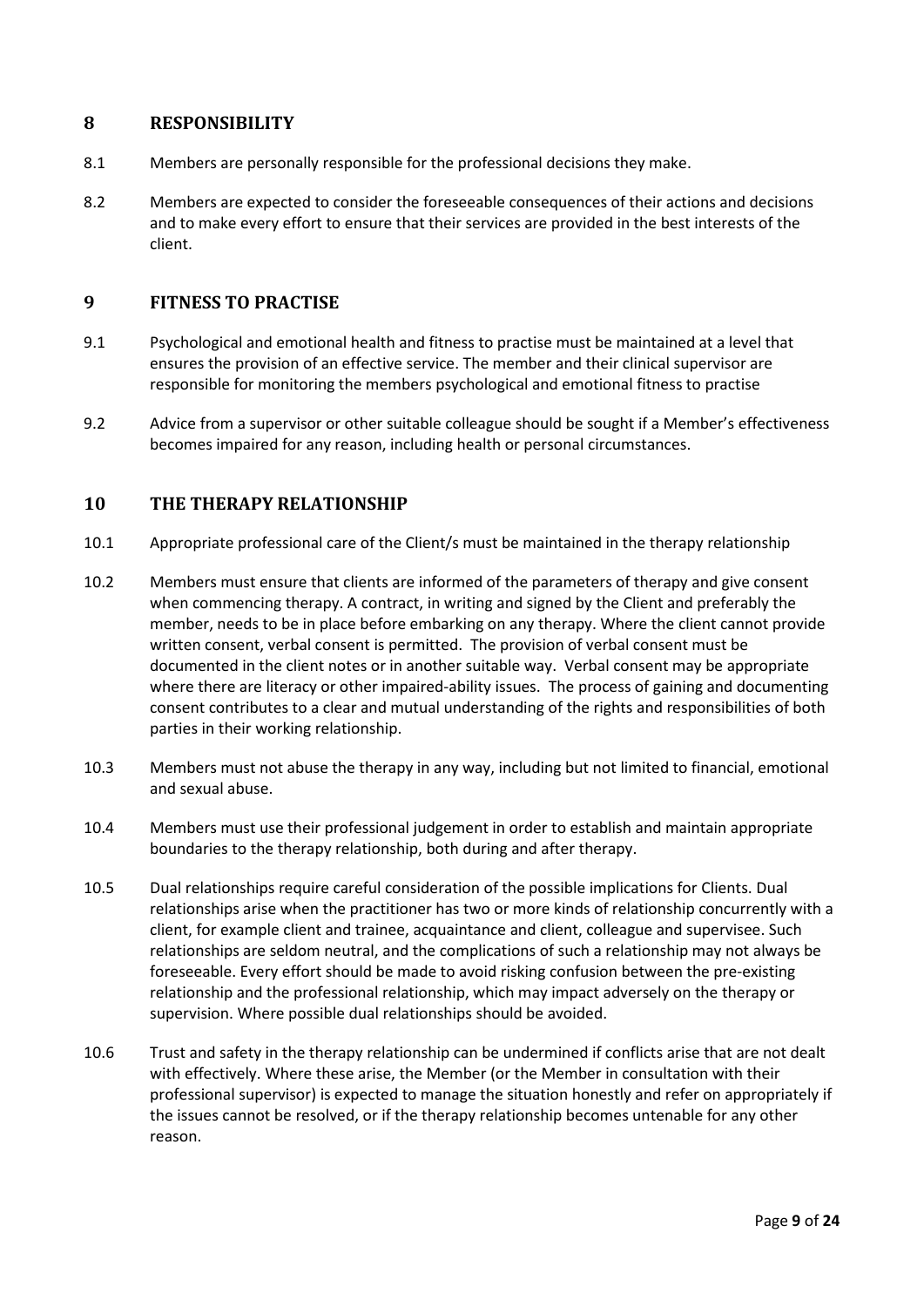10.7 Where sexually explicit material is considered by the therapist to be appropriate within the overall context of therapy, Members should obtain informed consent from the client before introducing it into the session.

#### **10.8 Sexual Contact**

- 10.8.1 Members must not sexually exploit clients, supervisees or students. That is, a member shall not engage in sexual misconduct, conduct or practices of a sexual or sensual nature, or offer services that are sexual or sensual in nature.
- 10.8.2 This includes member/client nudity, genital touch and purposeful sexual response elicitation.
- 10.8.3 Physical examination and/or procedures must only be performed by a health professional registered with AHPRA (or state registration board), specifically trained and qualified for the procedure, and following the prescribed ethical guidelines.
- 10.8.4 The Society of Australian Sexologists prohibits sexual relationships between members and their clients or any behaviour that could be reasonably construed as sexual.
- 10.8.5 A Member will not accept, as a client, a person with whom they have knowingly engaged in sexual activity
- 10.8.6 If a therapeutic relationship has been developed, the protection of that client's rights can only be ensured by considering him/her to always be a client. The therapeutic relationship precludes a sexual relationship between the client/s and the therapist at any time in the future.

#### **10.9 Vulnerability**

- 10.9.1 Members are expected to be responsive to the client's vulnerability and to respect the client's autonomy to determine their own requirements.
- *10.9.2 Working with Children and Vulnerable Adults*
- 10.9.2.1 Working with people under 18 and vulnerable adults requires special knowledge of relevant legislation and issues of protection for the individual. The Society does not provide or accredit this training and the onus is on Members to ensure that they have the appropriate training, as required.
- 10.9.2.2 If working with people under 18 years of age, the Member shall have an up to date or current Working with Children Check (or state legislated equivalent, in addition to a National Police Check).

#### **10.10 Trust**

10.10.1 The client's ability to make judgments about their welfare is potentially clouded by the wish to succeed in therapy. The expectation by the Client of competence, knowledge and high ethical standards on the part of the Member is reasonable. Such standards must be reflected by the Member within the professional relationship.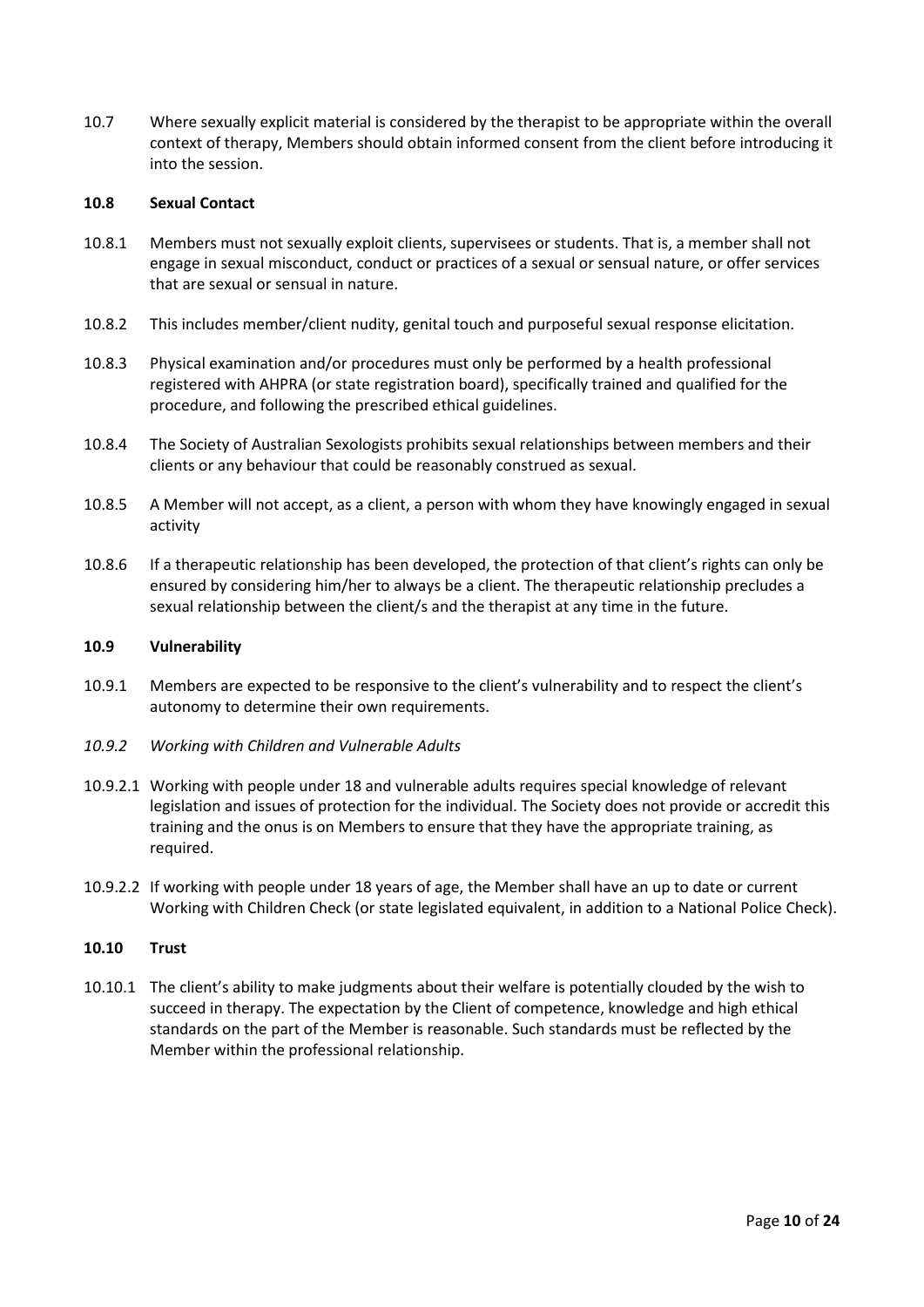#### **10.11 Confidentiality**

- 10.11.1 Confidentiality is an essential part of the therapy relationship. Its limits, and the occasions on which it might be broken, should be made clear to Clients. Responsibility to others, as well as to the Client needs to be taken into account if the Client's activities are potentially detrimental or damaging to themselves or to others.
- 10.11.2 Information will be revealed to others only with the informed consent of the Client/s. In the case of potential harm to the Client or others, informed consent is preferred but not necessary.
- 10.11.3 The Member must inform their clients of the legal or other contractual limits of confidentiality.
- 10.11.4 Members must make provisions for maintaining confidentiality in the storage and disposal of records.
- 10.11.5 When working with persons who are unable to give informed consent, members must protect the Client's/s' best interests including encouraging clients who are unable to give informed consent, to invite a support person to the therapy sessions, to ensure transparency of process.
- 10.11.6 Members must not convey confidential communications from related professions to a client without permission from the source of such communications.
- 10.11.7 Members must gain permission from the client before sharing the client's confidential information with another professional person.
- 10.11.8 Information obtained in clinical or consulting relationships may be communicated only for professional purposes and only to persons legitimately involved in the care of the client and for the benefit of the client. The exception to this is where the Client's expressed wish to self-harm or to harm another requires the Member to observe either Mandatory Reporting or Duty of Care requirements to report the matter to the appropriate authority.

#### **10.12 Safe Keeping and Privacy Provisions**

- 10.12.1 Record keeping is expected in good practice. Arrangements for the safekeeping and disposal of records require consideration in line with legal requirements.
- 10.12.2 Members are bound by the National Privacy Principles (www.privacy.gov.au/publications/npps01.html). It is therefore incumbent on all members to be familiar with National Privacy Principles and the collection of information to ensure that the client's rights are safeguarded.
- 10.12.3 Members are expected to conduct their practice in appropriate premises, where privacy can normally be ensured and there is a minimum likelihood of interruption. Where a Member may practice in an outreach context, they are required to ensure access to a therapeutic environment that is as confidential and conducive to therapeutic practice as practicable.
- 10.12.4 Appropriate secure storage of client files is a requirement of all Members.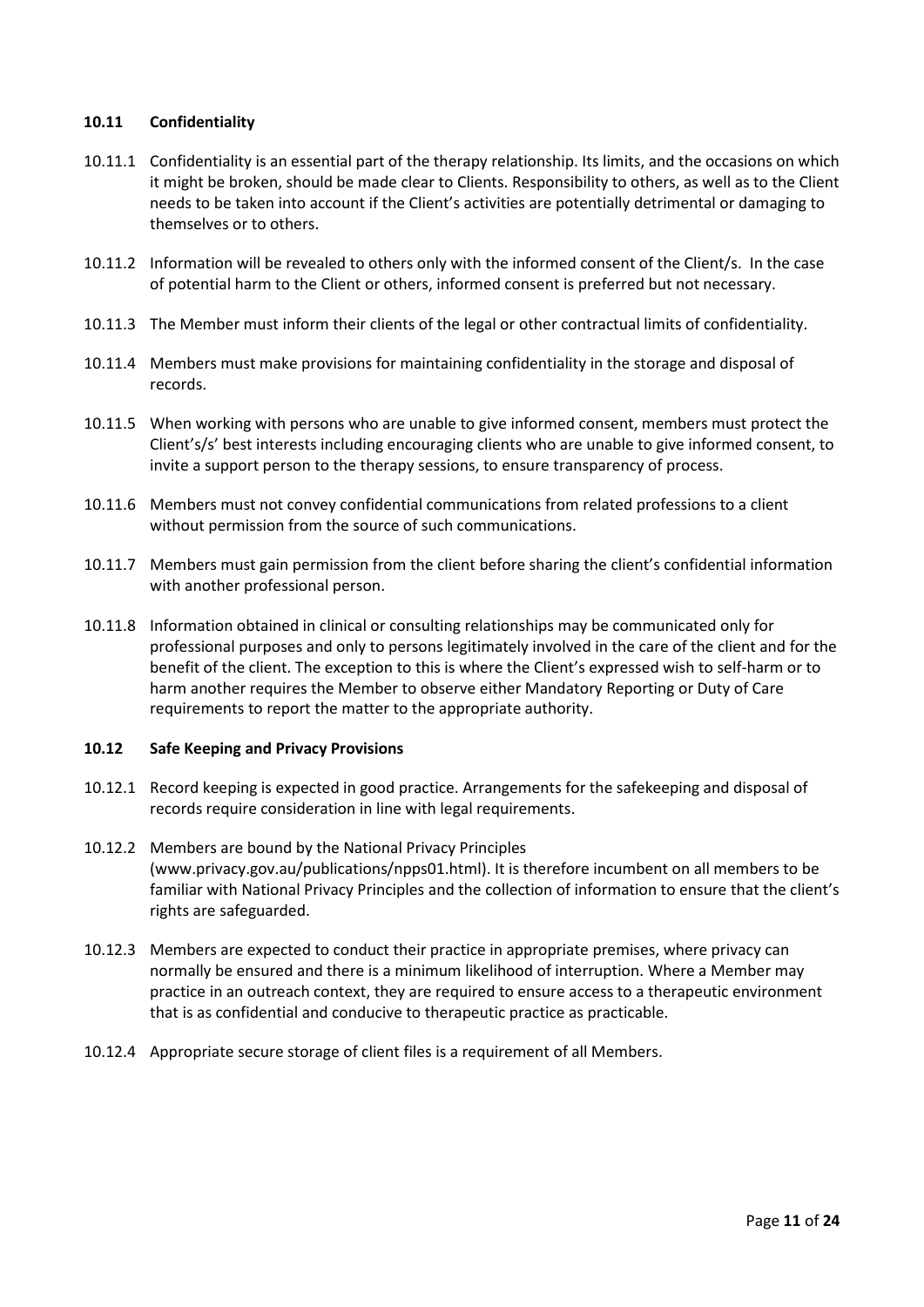#### **10.13 Insurance**

- 10.13.1 Adequate insurance cover is mandatory for Members to cover all their professional activities. The insurance needs to be sufficient to meet any legal claim made by a Client or third party/parties, either through the Member's own professional insurance or public insurance where an employer provides cover. It must also be sufficient for legal representation and expenses in the event of a complaint being raised against the Member.
- 10.13.2 Lapse of insurance is a breach of the conditions of ongoing accreditation.
- 10.13.3 Insurance cover must include run-off cover.

#### **10.14 Conducting Therapy Online**

- 10.14.1 Adherence to the Code of Ethics and Practice applies to all virtual and electronic environments.
- 10.14.2 Members must ensure their indemnity insurance covers them for an on-line service.

#### **11 ANTI - DISCRIMINATORY PRACTICE**

- 11.1 Issues of prejudice and stereotyping are universal. Members must be alert to their own biases, prejudices and stereotypes and how these may impact upon the therapeutic relationship.
- 11.2 Attitudes, assumptions and values can be identified by the language used and interventions offered. Members must ensure that interventions offered are culturally sensitive to Clients and that minority populations are considered and are given a voice.
- 11.3 Autonomy and right to self-determination of Clients and of others with whom they may be involved must be protected, subject to the limits of confidentiality and safety.
- 11.4 The Society and its Members do not support 'reparative' therapy of members of sexual minorities. All Members must agree to comply with this statement.

#### **12 TEACHING OF SEXUALITY EDUCATION**

- 12.1 Members who are responsible for education and training programs must ensure that the programs are competently designed and delivered, and that they meet the accreditation requirements for which claims are made by the program.
- 12.2 All practitioners are encouraged to share their professional knowledge and practice in order to benefit their clients and the public.
- 12.3 Practitioners who provide education and training should acquire the skills, attitudes and knowledge required to be competent teachers and facilitators of learning, and to undertake activities to maintain training competence.
- 12.4 Sexuality Educators and Trainers shall ensure that the training programmes and the learning experiences offered are in accordance with the currently valid educational guidelines and those of other acknowledged associations.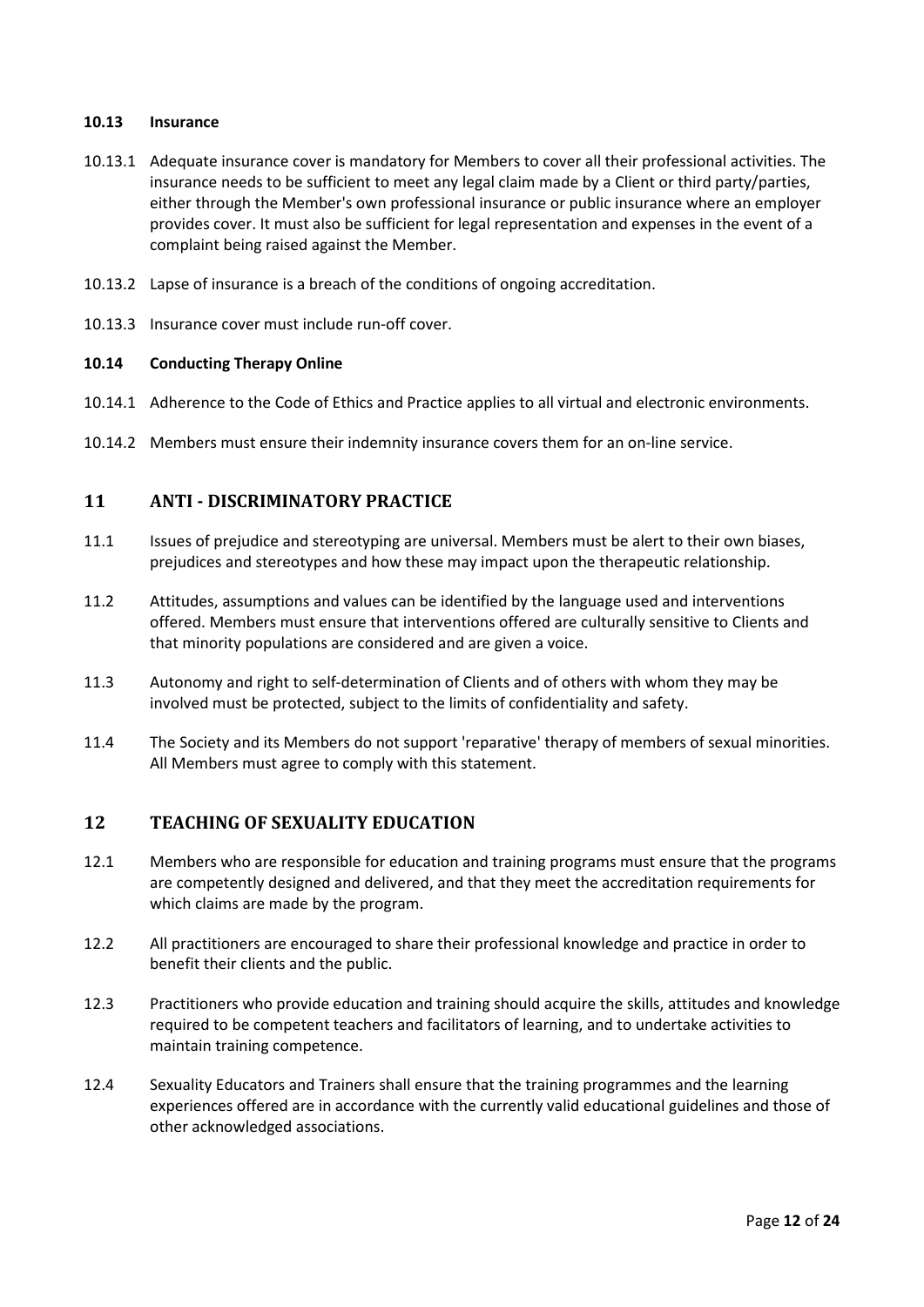- 12.5 Trainers and learning supervisors shall only offer courses and provide supervision or coaching in areas in which they have the requisite competence and experience.
- 12.6 It is acknowledged that dual relationships may be inevitable to some degree. However, the roles of Educator, Trainer and Therapist are seen as completely distinct and should be separated in absolute terms. Educators and Trainers who have other dual relationships with students shall, as far as possible, reduce conflicting role interests. In principle, these roles shall be distributed among different professionals. Different roles shall be separated in space and time. If, for any reason, the objectivity and capacity of the trainer to professionally evaluate is restricted, this must be declared and a resolution sought that protects the trainee's interests.
- 12.7 Educators and Trainers must not exploit trainees in financial, sexual, emotional, academic or any other ways.
- 12.8 Educators and Trainers are required to be fair, accurate and honest in their assessments of their students.
- 12.9 Prior consent is required from clients if they are to be observed, recorded or if their personally identifiable disclosures are to be used for training purposes.

#### **13 SUPERVISION**

- 13.1 The role of individual or group supervisor is considered to be of crucial importance in developing, maintaining and leading the profession. Wherever dual relationships or responsibilities exist, these need to be transparently named and ethically managed.
- 13.2 The roles of supervisors, consultants, and clinical line managers include the following responsibilities:
- 13.2.1 Monitoring the welfare of the supervisee
- 13.2.2 Ensuring compliance with the relevant legal, ethical, and professional guidelines for professional practice
- 13.2.3 Monitoring the contracted achievements and the professional development of the practitioner
- 13.3 There is a general obligation for all practicing Members, supervisors and trainers to receive supervision/consultative support that is independent of any managerial relationships.
- 13.4 Supervision is considered a discrete professional activity within clinical practice and thus, it is required that supervisors meet the requirements of Supervisor Accreditation Guidelines as determined by the Society.
- 13.4.1 It is considered ideal that Supervisors complete specialist training in the development of supervision competencies.
- 13.5 Supervisors and managers have a responsibility to maintain and enhance best practice by practitioners and to protect supervisees from poor practice. The evaluative aspects of supervision shall be contracted and transparent in any supervision arrangement.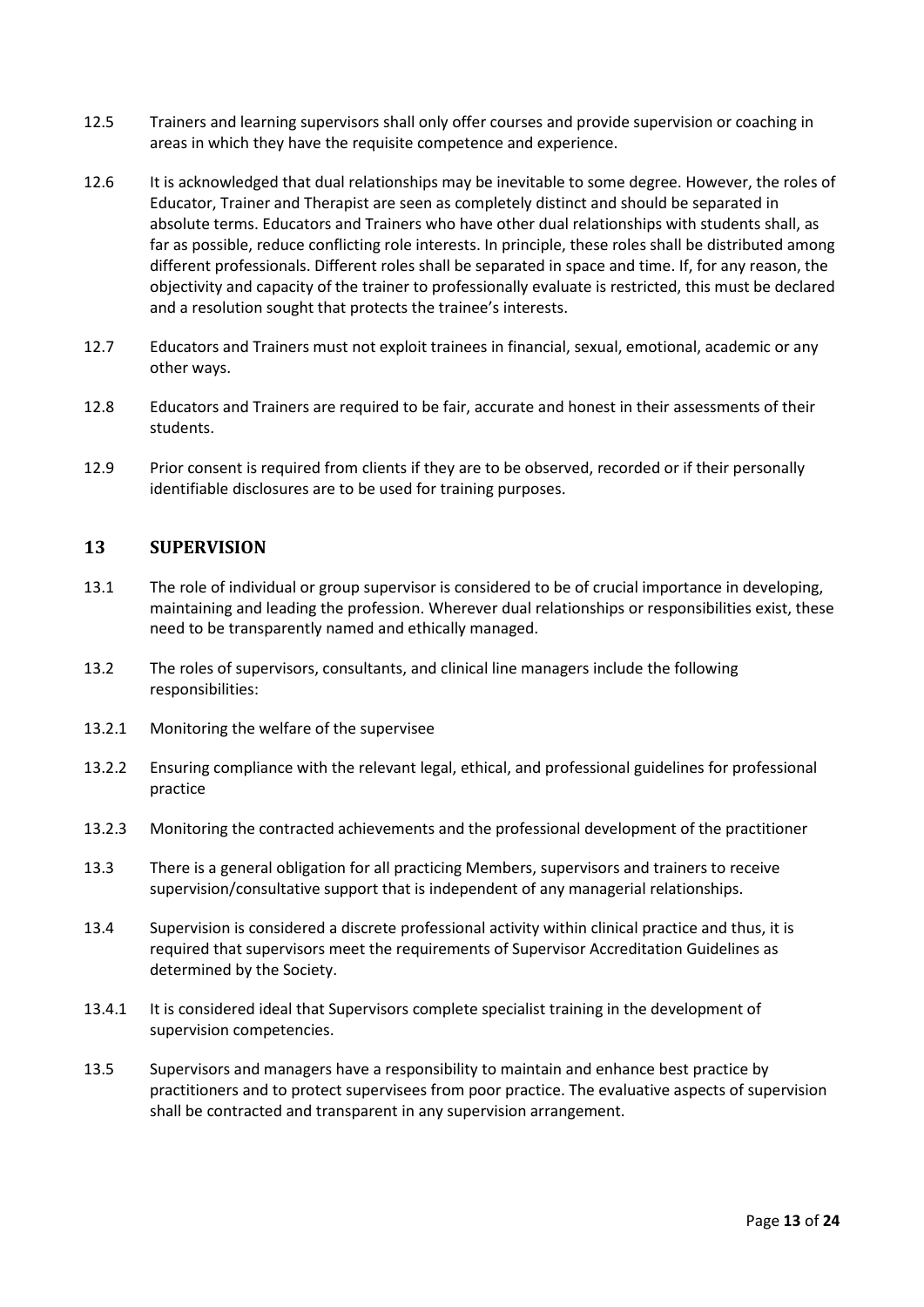- 13.6 Supervisors and consultants who advise their supervisees in more than one capacity (for example as trainer, individual coach or supervisor to a board) shall, as far as possible, reduce conflicting role interests. In principle, these roles shall be distributed among different professionals. If this is not possible, supervisors shall inform their supervisee what expectations and what responsibilities go with each role. Different roles shall be separated in space and time. Practitioners are responsible for clarifying who holds responsibility for the work with the supervisee.
- 13.7 Supervisors must not exploit supervisees in financial, sexual, emotional, academic or any other way.
- 13.8 Supervisors shall have no sexual relationships with supervisees. Social contact with their supervisees should be avoided if it could compromise the professional relationship. If, for any reason, the professional objectivity and capacity of the supervisor, coach or consultant is restricted, the professional relationship must be terminated.
- 13.9 It is acknowledged that personal matters will arise during supervision, for example, in the context of fitness to practice (see 9 above), or regarding personal development. Supervisors shall not offer Counselling or Psychotherapy as a substitute for, or as a supplement to their work as supervisors.

#### **14 RESEARCH AND PUBLICATION**

- 14.1 Publication of work within the field of sexology and sexual health develops the profession by communicating research and knowledge to the community. Members are strongly encouraged to publish their work and the Society actively supports research by its members.
- 14.2 Members must comply with codes, statements, guidelines and other directives developed either jointly or independently by the National Health and Medical Research Council (NHMRC), the Australian Research Council, or Universities Australia regarding research with humans and animals applicable at the time they conduct their research.
- 14.3 The research methods used must comply with the Society's Code of Ethics and Practice and must not affect clients or participants adversely. The dissemination of research in any format, which includes clinical material, must safeguard the welfare and anonymity of Clients.

#### **15 ADVERTISING**

- 15.1 The Member commits to ensuring that any advertising or promotions undertaken must be accurate. Where a Member promotes any particular therapy, product or service, this must be done in an accurate and responsible way.
- 15.2 Members must not solicit testimonials from Clients to include in any advertising / promotional materials or on websites; only those freely offered may be used. The Society reserves the right to investigate proof of origin of any testimonial displayed by a Member.
- 15.3 Members will not seek or receive remuneration for referrals to other Members or professional services.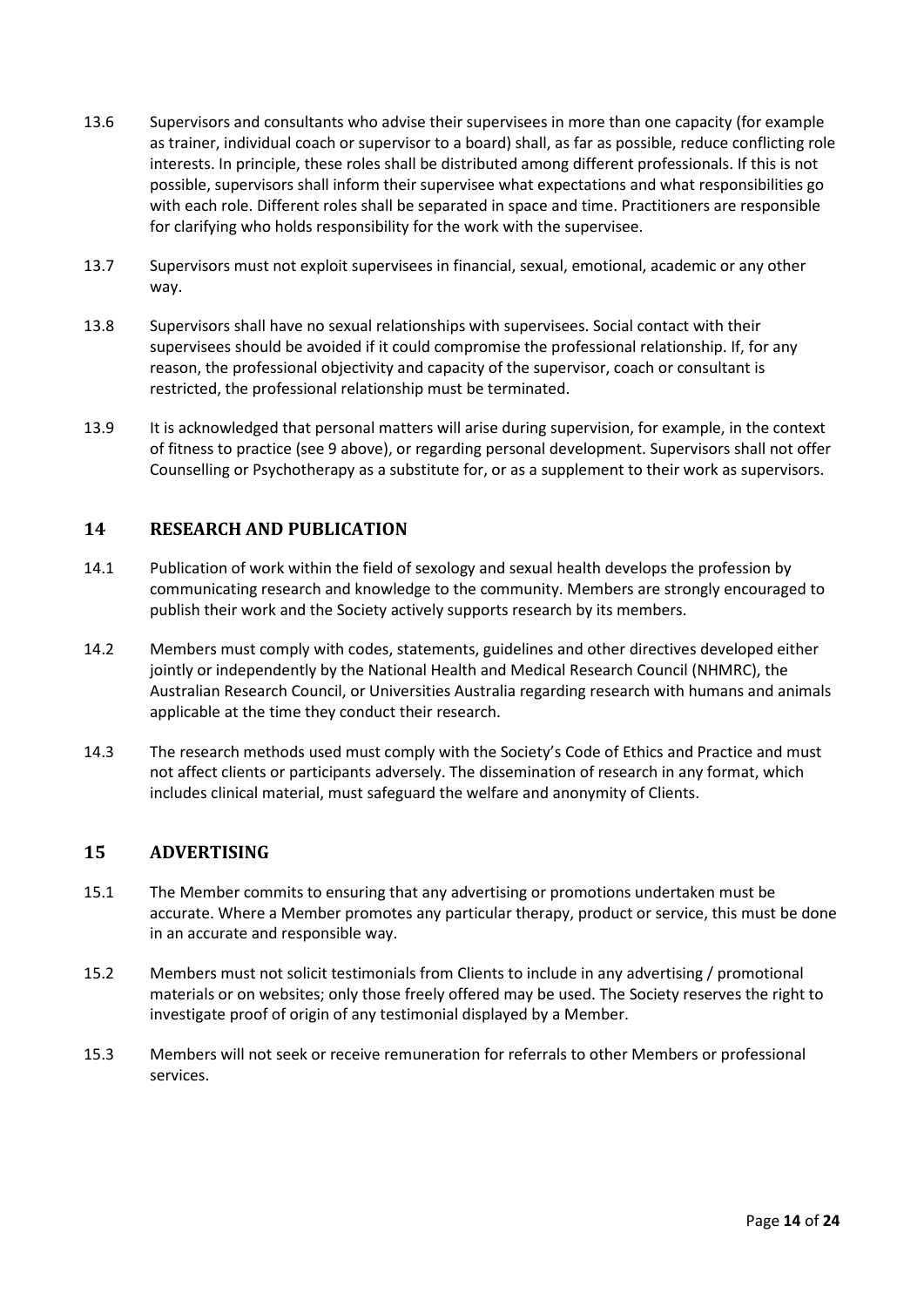- 15.4 General and Student Membership does not constitute a professional qualification or accreditation and it must not be represented as such in any advertising or promotional material. Members may describe themselves as follows: "[Member's Name] is a Member of the Society of Australian Sexologists Ltd. He / she adheres to the Society's Code of Ethics and Practice. To find out more, go to www.australiansexologists.org.au."
- 15.5 Only Accredited Members who have had their Accreditation ratified may use the title of Associate or Clinical Psychosexual Therapist or Sexuality Educator in advertising and promotion.
- 15.5.1 Accredited Members may use the Society logo on their personal websites, and it must be accompanied by the following statement: "[Member's Name] is an Accredited [Associate/Clinical] [Psychosexual Therapist/Sexuality Educator] with the Society of Australian Sexologists Ltd. He / she adheres to the Society's Code of Ethics and Practice. To find out more, go to www.australiansexologists.org.au."
- 15.6 Members in training on a Society of Australian Sexologists Ltd approved course or other appropriate sexological/psychosexual therapy training must not advertise themselves as Psychosexual Therapists or Sexuality Educators until they have obtained their qualification and undergone accreditation with the Society.
- 15.7 Online advertising and promotions, including web sites must meet the requirements of this Code. This should also be considered when using information leaflets, forums, email, social network sites and blogs.

#### **16 STANDARDS OF CONDUCT**

- 16.1 Members must pay their subscriptions on time (see the Society of Australian Sexologists Ltd By-Laws).
- 16.2 If there is a concern about another Member's fitness to practice, a Member has a duty to respond appropriately and to take action. The Member may consult their supervisor if this is considered appropriate, giving due attention to the possibility of breaching confidentiality.
- 16.3 A Member should conduct themselves responsibly at all times. Any activities that could bring the Society or the profession of sexology into disrepute should be avoided. Caution should be exercised when participating in social activities in all public venues including social networking sites on the internet, where information about and images of the Member are made public.
- 16.4 Endorsements: A Member shall not endorse another member, product or service which may misrepresent and/or reflect on the professional standing of the Member or the Society, nor provide an endorsement in the name of the Society.
- 16.5 Conviction of a criminal offence wherever entered against a Member must be reported to the Society.
- 16.6 A complaint upheld against a Member in another organisation must be reported to the Society by the Member. The Society of Australian Sexologists Ltd reserves the right to investigate, with the possibility of disciplinary action. It is recommended that a Member should inform the Society if a complaint is brought against them.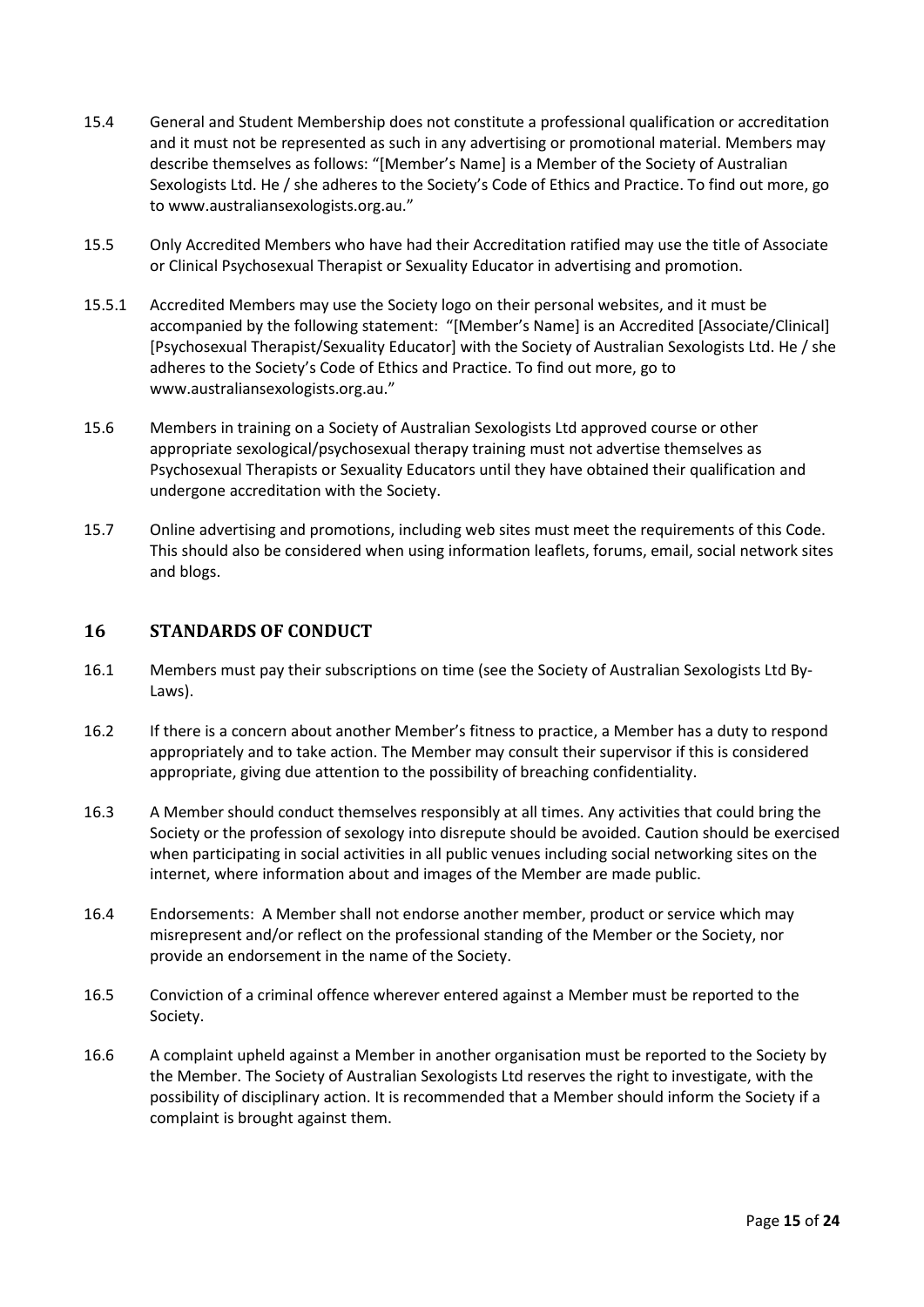- 16.7 A Member should disclose any complaints made against them which have been referred to their insurers, arbitration or mediation and any civil claims brought against them in respect of their professional activities.
- 16.8 Failing to abide by the Society of Australian Sexologists Ltd. Code of Ethics and Practice may result in disciplinary action. If the Member does not comply with the sanctions, Membership will be terminated.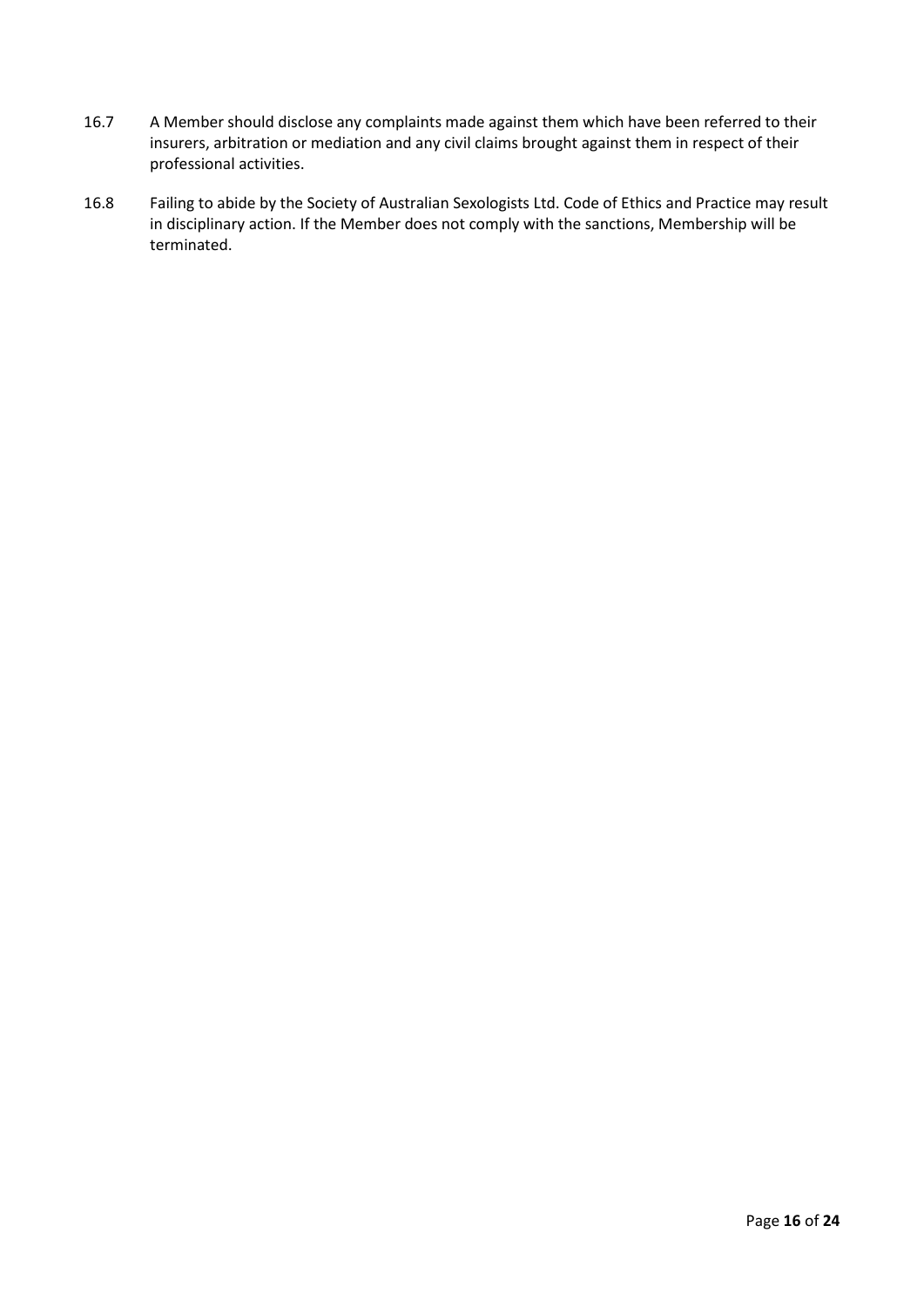# **SECTION D: GUIDELINES FOR PROFESSIONAL COMPETENCE**

#### **17 PROFESSIONAL COMPETENCE:**

- 17.1 Members and Student Members have not been accredited by the Society of Australian Sexologists Ltd.
- 17.2 Members shall refrain from offering or undertaking work or advice beyond their professional competence.
- 17.3 Members are responsible for the recognition of their limitations as a practitioner. When a member is not competent to deal with a particular client matter, the member shall make this clear to the client and offer to refer the client to a more appropriate source of expertise. Members must ensure they are familiar with resources for referral (e.g. medical, legal, ethical).
- 17.4 Members shall terminate a clinical or consulting relationship and provide a referral when it is understood that the client is not benefiting from the treatment. Members are responsible for ensuring client wellbeing on termination of clinical or consulting relationship.

#### **18 CLINICAL COMPETENCE**

- 18.1 Members shall maintain clinical supervision to the level required by their Membership category.
- 18.2 Supervision is an essential part of clinical competence. Members must have access to experienced supervisors or consultants for appropriate professional support and development.
- 18.3 Continuing professional development is recommended by the Society for all Members as an integral part of best practice. Accredited Members must comply with the stated levels.
- 18.4 It is recognised that during an Accredited Member's career, breaks in practice may occur for various reasons. It is the responsibility of the Member to ensure they are competent to practice when they return to work, in agreement with their supervisor and the Accreditation Sub-Committee Requirements.
- 18.5 Members are required to keep abreast of new developments in the field of sexology, psychosexual therapy and sexuality education, in order that the Client can be offered treatment options in the light of the best available knowledge.
- 18.6 Members should be aware of any statutory legislation that may impact upon their work.
- 18.7 Transparency regarding qualifications is essential. Members must make apparent to the public the level of their qualifications and whether they are in training. This must be clearly stated on the Society's website and any personal or professional websites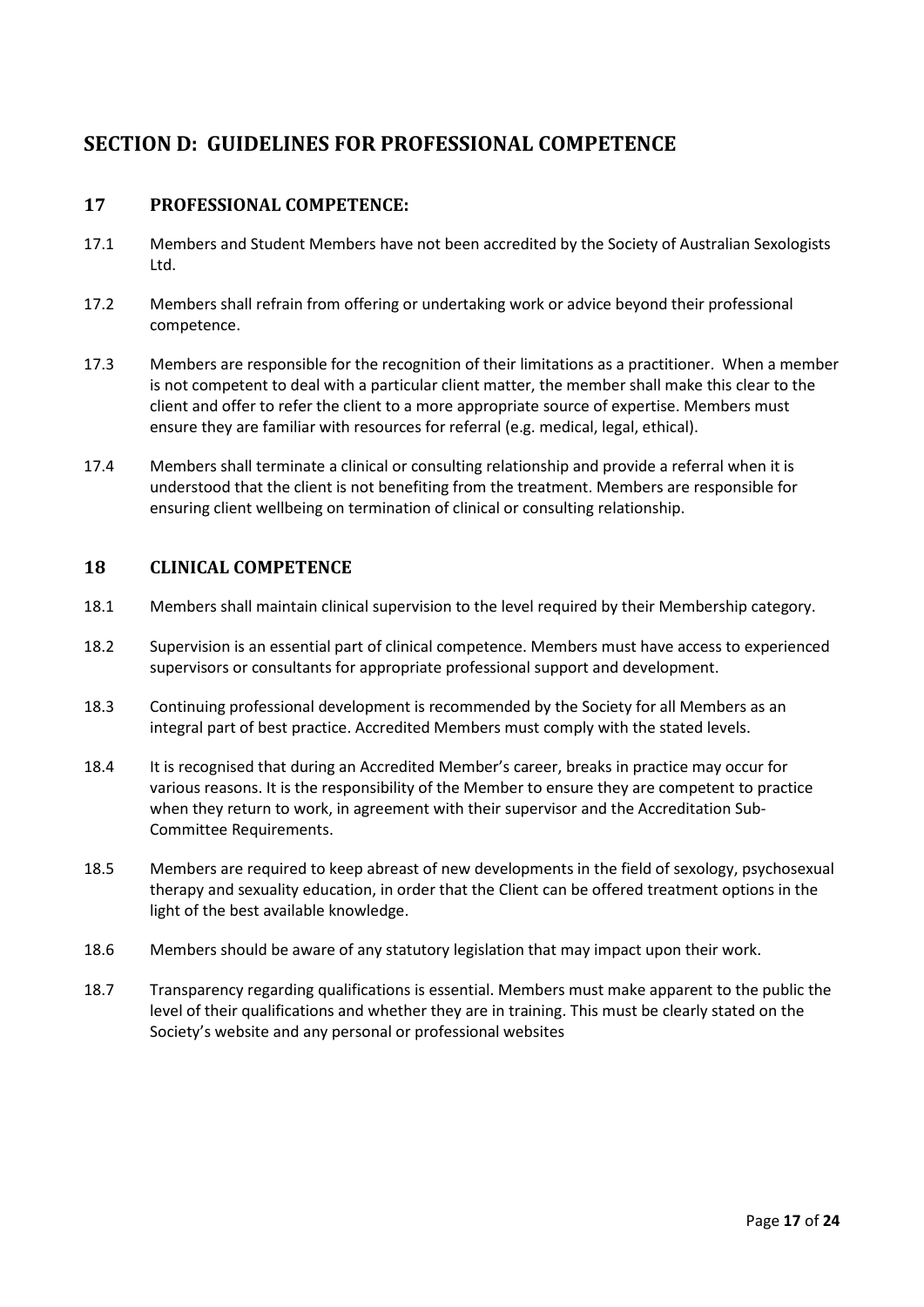# **SECTION E: BREACHES OF THE CODE**

#### **19 SOURCES OF COMPLAINTS:**

- 19.1 Complaints may come from a variety of sources such as, but not restricted to, the following:
- 19.1.1 Anyone who has sought or received a service provided by a Member of the Society, or the Society itself
- 19.1.2 A legal guardian or other appropriately authorised adult on behalf of a minor and/or an adult lacking legal capacity for services sought or received; or
- 19.1.3 A third party who can demonstrate sufficient interest, or who speaks on behalf of another vulnerable person/people, such as joint children, and who has been directly affected by the actions of the practitioner, and where there is corroborating evidence of unethical conduct as described under this Code.
- 19.1.4 A Member who becomes aware of behaviour by a Member, which could contravene some sections of the code.
- 19.1.5 A professional or member of another professional body who may express concern about the ethics or practice involving a Member.

#### **19.2 Complaints Against Non-Members**

19.2.1 The Society cannot deal with complaints against individuals that are not Members of the Society.

#### **20 MAKING A COMPLAINT**

- 20.1 Complaints must be made according to the Complaints Procedure outlined in the Constitution and By-Laws of the Society of Australian Sexologists Ltd.
- 20.2 Complaints must be initially made using the Society of Australian Sexologists Ltd Complaints Form.
- 20.3 Complaint enquiries can be directed to the Chair of the Governance and Ethics Sub-Committee